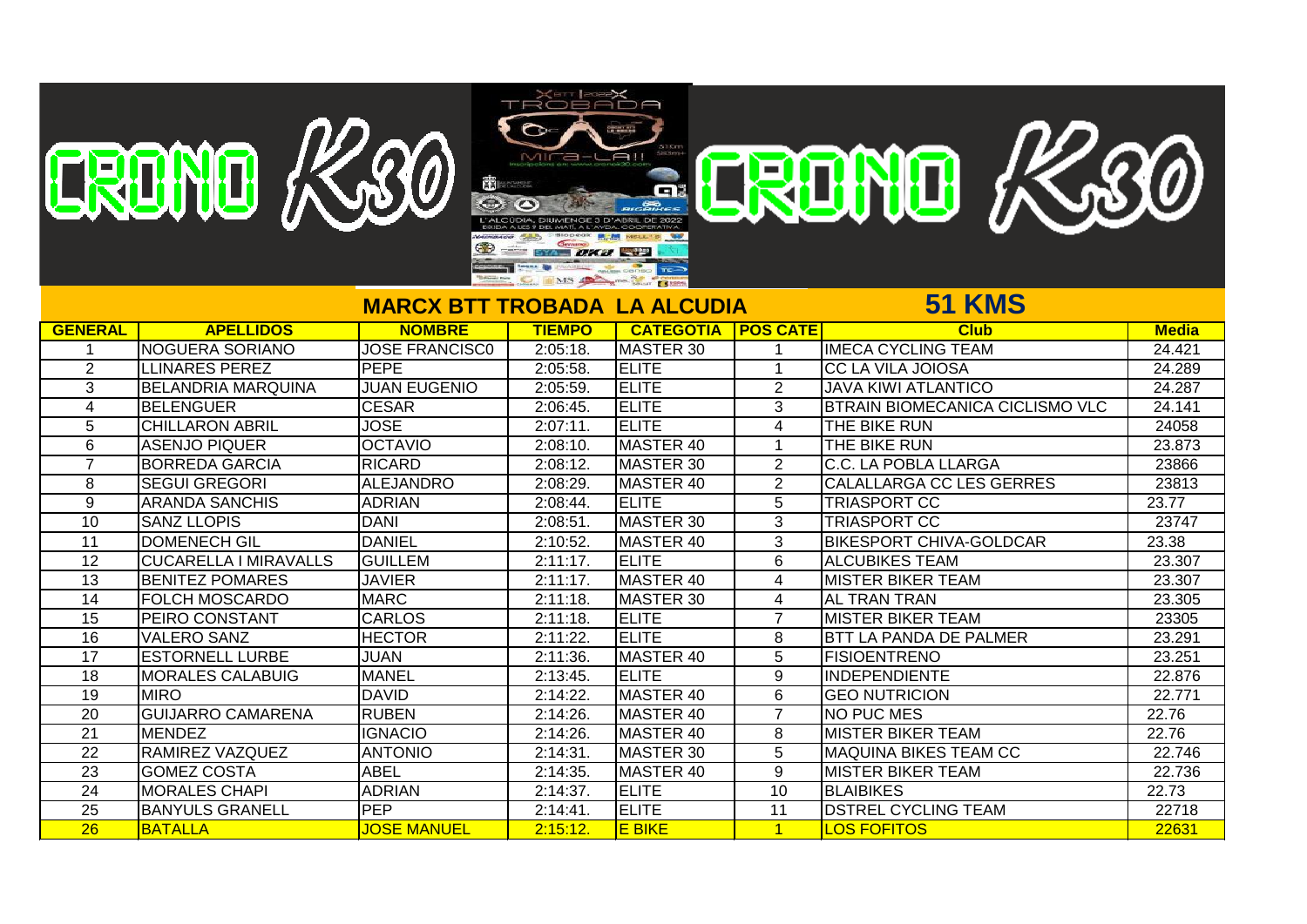|                 | EREINE K20               |                          | MICa-LA!!     |                           |                 | ERENTE K30                          |              |
|-----------------|--------------------------|--------------------------|---------------|---------------------------|-----------------|-------------------------------------|--------------|
|                 |                          |                          |               |                           |                 |                                     |              |
|                 |                          |                          |               |                           |                 |                                     |              |
|                 |                          |                          |               |                           |                 |                                     |              |
|                 |                          |                          |               |                           |                 |                                     |              |
|                 |                          |                          | SYA DK 3 STP  |                           |                 |                                     |              |
|                 |                          |                          |               |                           |                 |                                     |              |
|                 |                          |                          |               |                           |                 |                                     |              |
|                 |                          | <b>MARCX BTT TROBADA</b> |               | <b>LA ALCUDIA</b>         |                 | 51 KMS                              |              |
| <b>GENERAL</b>  | <b>APELLIDOS</b>         | <b>NOMBRE</b>            | <b>TIEMPO</b> | <b>CATEGOTIA POS CATE</b> |                 | <b>Club</b>                         | <b>Media</b> |
| 27              | <b>IBAñEZ SORIANO</b>    | <b>SERGIO</b>            | 2:17:02.      | MASTER 40                 | $\overline{10}$ | <b>BIG BIKES CARLET</b>             | 22.328       |
| 28              | <b>GIRONES GARCIA</b>    | <b>ARNAU</b>             | 2:17:25       | MASTER 30                 | 6               | <b>MISTER BIKER TEAM</b>            | 22.267       |
| $\overline{29}$ | <b>RUIZ CLEMENTE</b>     | <b>FERMIN</b>            | 2:17:44.      | <b>IELITE</b>             | $\overline{12}$ | <b>PENYA EL CUC</b>                 | 22.217       |
| $\overline{30}$ | <b>MUñOZ PALOMARES</b>   | <b>FRANCISCO JOSE</b>    | 2:17:51       | MASTER 30                 | $\overline{7}$  | <b>BIG BIKES CARLET</b>             | 22.197       |
| 31              | <b>MARTINEZ PEREZ</b>    | <b>MARIO</b>             | 2:17:52       | MASTER 40                 | 11              | <b>FASTER WEAR TEAM CD</b>          | 22.195       |
| $\overline{32}$ | <b>GARCIA GALLEGO</b>    | <b>ANTONIO</b>           | 2:17:53.      | MASTER 40                 | 12              | THE BIKE RUN                        | 22.191       |
| 33              | <b>MORANT</b>            | <b>EDUARDO</b>           | 2:18:43.      | MASTER 40                 | 13              | <b>MISTER BIKER TEAM</b>            | 22059        |
| $\overline{34}$ | <b>BENAVENT MATEU</b>    | <b>FERRAN</b>            | 2:18:46.      | <b>IELITE</b>             | 13              | <b>INDEPENDIENTE</b>                | 22.05        |
| 35              | <b>GARCIA CABALLERO</b>  | <b>ERNEST</b>            | 2:19:36.      | MASTER 40                 | $\overline{14}$ | <b>BIG BIKES CARLET</b>             | 21.919       |
| 36              | <b>VESES MASIP</b>       | <b>GUILLEM</b>           | 2:19:37.      | <b>IELITE</b>             | 14              | <b>BIG BIKES CARLET</b>             | 21917        |
| $\overline{37}$ | <b>GRAU LLEDO</b>        | <b>CHRISTIAN</b>         | 2:19:38.      | MASTER 30                 | 8               | LA GRUPETA DE LA SAFOR              | 21.912       |
| $\overline{38}$ | <b>GOMEZ CASANOVA</b>    | <b>FRANCISCO</b>         | 2:19:38.      | MASTER 30                 | 9               | <b>CLUB CICLISTA ALBAIDA</b>        | 21.912       |
| 39              | <b>GARONA BOSCH</b>      | <b>JAIME JUAN</b>        | 2:19:42.      | MASTER 40                 | $\overline{15}$ | <b>EPOXI RACING</b>                 | 21.904       |
| 40              | PELLICER BOLUDA          | <b>RICARDO</b>           | 2:19:43.      | <b>JUNIOR</b>             | $\mathbf{1}$    | <b>SOUL BIKES</b>                   | 21.899       |
| $\overline{41}$ | <b>CLIMENT BENAVENT</b>  | <b>JORGE</b>             | 2:19:46.      | <b>IELITE</b>             | 15              | <b>GSPORT-T3SCC CC</b>              | 21.891       |
| $\overline{42}$ | <b>ORTIZ RUIZ</b>        | <b>ARTURO</b>            | 2:19:46.      | MASTER 50                 | $\mathbf 1$     | <b>TEAM MESESPORT &amp; SYABIKE</b> | 21.891       |
| 43              | <b>GALBIS CLEMENTE</b>   | <b>CARLOS</b>            | 2:19:46.      | MASTER 30                 | 10              | <b>BTT DE LA VALLDIGNA</b>          | 21.891       |
| $\overline{44}$ | <b>GARCIA PUJADES</b>    | <b>DANIEL</b>            | 2:19:47.      | MASTER 30                 | 11              | <b>MOBILCO</b>                      | 21.889       |
| $\overline{45}$ | <b>MARIN BATALLER</b>    | <b>ALEX</b>              | 2:19:47.      | <b>ELITE</b>              | 16              | <b>BLAIBIKES</b>                    | 21.889       |
| 46              | <b>FIARNI SARASQUETA</b> | <b>PAOLO</b>             | 2:19:50.      | <b>VETERANO</b>           | $\mathbf{1}$    | <b>MISTER BIKER TEAM</b>            | 21.882       |
| 47              | <b>GUIRADO SANCHEZ</b>   | <b>JUAN ANTONIO</b>      | 2:20:06.      | <b>IELITE</b>             | 17              | CC LA VILA JOIOSA                   | 21.839       |
| 48              | <b>GIRONES TAMARIT</b>   | <b>XAVIER</b>            | 2:20:36.      | MASTER 30                 | $\overline{12}$ | <b>VIVEROS SORIANO</b>              | 21.763       |
| 49              | <b>METOLA PEREZ</b>      | <b>SERGIO</b>            | 2:21:25       | <b>IELITE</b>             | $\overline{18}$ | <b>BIG BIKES CARLET</b>             | 21.637       |
| 50              | <b>DIAZ GRANDE</b>       | <b>ROBERTO</b>           | 2:21:32.      | MASTER 30                 | 13              | <b>ULEVEL TEAM</b>                  | 21.618       |
| $\overline{51}$ | <b>BAIXAULI GOMEZ</b>    | <b>RAFAEL AIMAR</b>      | 2:21:36.      | <b>JUNIOR</b>             | $\overline{2}$  | CD BARRANCO SOT DE CHERA            | 21.608       |
| $\overline{52}$ | <b>LOPEZ VALERO</b>      | <b>VICTOR JOSE</b>       | 2:21:36.      | MASTER 40                 | 16              | <b>RAVALET FRUITAMPARO</b>          | 21608        |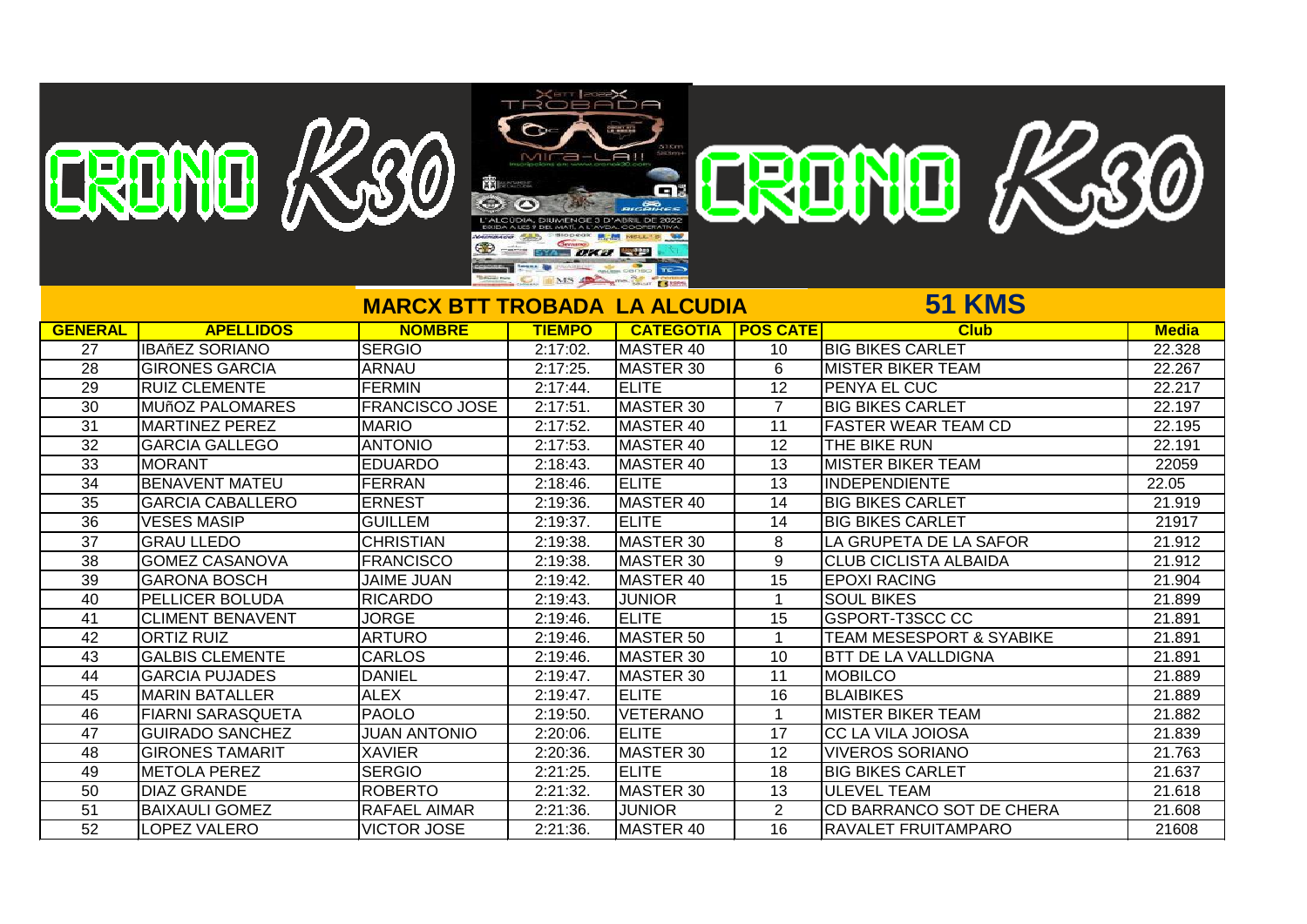|                 | EREINE K20                     |                                     | $\circ$             |                      |                 |                                     |              |
|-----------------|--------------------------------|-------------------------------------|---------------------|----------------------|-----------------|-------------------------------------|--------------|
|                 |                                |                                     | MICa-LAII           |                      |                 | ERDNO K.30                          |              |
|                 |                                |                                     |                     |                      |                 |                                     |              |
|                 |                                | 讟                                   |                     |                      |                 |                                     |              |
|                 |                                |                                     |                     |                      |                 |                                     |              |
|                 |                                |                                     |                     |                      |                 |                                     |              |
|                 |                                |                                     | <b>SYA DXXX STP</b> |                      |                 |                                     |              |
|                 |                                |                                     | MS A SALE           |                      |                 |                                     |              |
|                 |                                |                                     |                     |                      |                 |                                     |              |
|                 |                                | <b>MARCX BTT TROBADA LA ALCUDIA</b> |                     |                      |                 | <b>51 KMS</b>                       |              |
| <b>GENERAL</b>  | <b>APELLIDOS</b>               | <b>NOMBRE</b>                       | <b>TIEMPO</b>       | <b>CATEGOTIA</b>     | <b>POS CATE</b> | <b>Club</b>                         | <b>Media</b> |
| $\overline{53}$ | <b>VALIENTE BONAFE</b>         | <b>ERIC</b>                         | $2:22:19$ .         | MASTER 30            | 14              | INDEPENDIENTE                       | 21.5         |
| $\overline{54}$ | <b>ESCOLAR CARO</b>            | <b>NLEX</b>                         | 2:22:25             | MASTER 30            | 15              | <b>TEAM RAVALET - AMPARO</b>        | 21.486       |
| 55              | <b>PEREYRA SORIA</b>           | PABLO                               | 2:22:26             | MASTER 40            | 17              | <b>THE BIKE RUN</b>                 | 21483        |
| $\overline{56}$ | <b>CASTILLO CARMONA</b>        | <b>JOSE MANUEL</b>                  | $2:22:27$ .         | MASTER 40            | 18              | <b>C.D. SUELTA FRENO</b>            | 21481        |
| 57              | <b>BEQUIO RONDA</b>            | <b>RUBEN</b>                        | 2:22:27             | MASTER 30            | 16              | <b>BTT EL FENOLL BENISSA</b>        | 21481        |
| $\overline{58}$ | <b>TORRES ISONA</b>            | <b>JORDI</b>                        | $2:23:14$ .         | MASTER 40            | 19              | PENYA EL CUC                        | 21.363       |
| 59              | <b>TARIN ALOS</b>              | <b>HUGO</b>                         | 2:23:14.            | <b>JUNIOR</b>        | 3               | <b>BIKESPORT CHIVA-GOLDCAR</b>      | 21.363       |
| 60              | SAN FRANCISCO MANZANER EDUARDO |                                     | 2:23:14.            | MASTER 40            | 20              | THE BIKE RUN                        | 21.362       |
| $\overline{61}$ | <b>ALIAGA MACHI</b>            | <b>FELIPE</b>                       | 2:23:15             | MASTER <sub>50</sub> | $\overline{2}$  | <b>CC EL CASTELL ALGINET</b>        | 21.36        |
| 62              | <b>GUZMAN OPORTO</b>           | <b>CARLOS</b>                       | 2:23:15             | MASTER 30            | $\overline{17}$ | <b>BTT BENISSA</b>                  | 21.36        |
| 63              | <b>CALAFORRA PICAZO</b>        | <b>JORGE</b>                        | 2:23:16.            | MASTER 40            | $\overline{21}$ | <b>XC HARD</b>                      | 21.358       |
| 64              | <b>ALAPONT CANET</b>           | <b>ANDRES</b>                       | 2:23:17.            | MASTER 30            | 18              | <b>VELOCLUB CARLET</b>              | 21354        |
| 65              | <b>BEA FABRICH</b>             | <b>JOSEP</b>                        | 2:24:05.            | <b>JUNIOR</b>        | $\overline{4}$  | <b>BIG BIKES CARLET</b>             | 21.238       |
| 66              | <b>SANABRE BENAVENT</b>        | <b>MIGUEL</b>                       | 2:24:58.            | MASTER 30            | 19              | HAM D ANAR O NO?                    | 21.107       |
| 67              | <b>PASTOR GIL</b>              | <b>JUAN FRAN</b>                    | 2:25:02             | E BIKE               | $\overline{2}$  | <b>CALABANDIDA</b>                  | 21.096       |
| 68              | <b>AGUILAR APARICIO</b>        | <b>ADRIAN</b>                       | 2:25:07.            | MASTER 30            | 20              | <b>AR CYCLING</b>                   | 21.085       |
| 69              | <b>AGUADO</b>                  | <b>ADRIAN</b>                       | 2:25:07.            | <b>IELITE</b>        | $\overline{19}$ | <b>AL TRAN TRAN</b>                 | 21.085       |
| $\overline{70}$ | <b>TARRANCON PELLICER</b>      | <b>CARLES</b>                       | 2:25:25.            | MASTER 30            | $\overline{21}$ | <b>SOUL BIKES</b>                   | 21.041       |
| $\overline{71}$ | <b>GUTIERREZ COTINO</b>        | <b>SERGIO</b>                       | 2:25:25             | <b>JUNIOR</b>        | 5               | <b>TEAM MESESPORT &amp; SYABIKE</b> | 21.041       |
| 72              | <b>CUTILLAS MARCO</b>          | <b>FELIPE</b>                       | 2:26:33.            | MASTER 40            | 22              | <b>CLUB CICLISTA ELDA</b>           | 20.88        |
| 73              | <b>SANCHEZ MARTINEZ</b>        | <b>DAVID</b>                        | 2:26:34.            | MASTER 30            | 22              | INDEPENDIENTE                       | 20876        |
| 74              | <b>NICOLAU OLTRA</b>           | <b>VICENT</b>                       | 2:26:52.            | MASTER 50            | 3               | <b>PCQ QUATRETONDA</b>              | 20.834       |
| $\overline{75}$ | ALVAREZ CASTELLANO             | <b>JOAN</b>                         | 2:26:53.            | MASTER 50            | 4               | <b>CC MAXIMA BIKES</b>              | 20.832       |
| 76              | <b>NAVARRO LACAL</b>           | <b>VORO</b>                         | 2:26:54.            | MASTER 50            | 5               | <b>VELOCLUB CARLET</b>              | 20.83        |
| $\overline{77}$ | <b>BOIX ESPI</b>               | <b>RAUL</b>                         | 2:28:16.            | MASTER 30            | $\overline{23}$ | INDEPENDIENTE                       | 20.638       |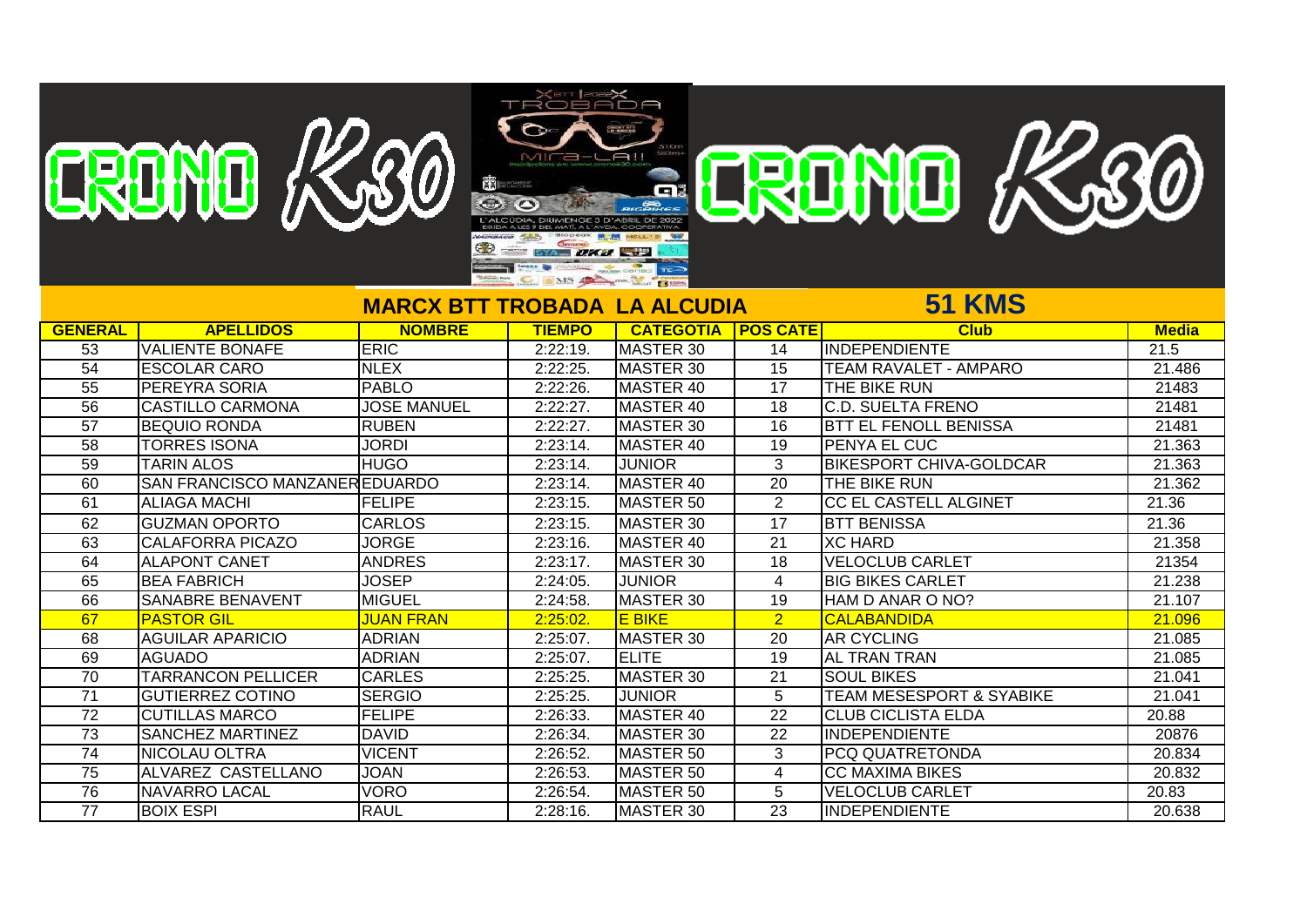|                 | EREINE K20                |                          |                    |                           |                 |                              |              |
|-----------------|---------------------------|--------------------------|--------------------|---------------------------|-----------------|------------------------------|--------------|
|                 |                           |                          |                    | A!                        |                 | ERDNO K30                    |              |
|                 |                           |                          |                    |                           |                 |                              |              |
|                 |                           |                          |                    |                           |                 |                              |              |
|                 |                           |                          |                    |                           |                 |                              |              |
|                 |                           |                          |                    |                           |                 |                              |              |
|                 |                           |                          | <b>SYA DX2 STP</b> |                           |                 |                              |              |
|                 |                           |                          |                    | MS A ME                   |                 |                              |              |
|                 |                           | <b>MARCX BTT TROBADA</b> |                    | <b>LA ALCUDIA</b>         |                 | <b>51 KMS</b>                |              |
|                 |                           |                          |                    |                           |                 |                              |              |
| <b>GENERAL</b>  | <b>APELLIDOS</b>          | <b>NOMBRE</b>            | <b>TIEMPO</b>      | <b>CATEGOTIA POS CATE</b> |                 | <b>Club</b>                  | <b>Media</b> |
| 78              | <b>BLASCO QUILIS</b>      | <b>AGUSTIN</b>           | 2:28:25.           | MASTER 30                 | 24              | <b>AS BIKE</b>               | 20.618       |
| 79              | <b>GONZALEZ CASTRO</b>    | <b>JOSE MANUEL</b>       | 2:28:43.           | MASTER 30                 | $\overline{25}$ | <b>KAMIKAZES</b>             | 20.575       |
| 80              | <b>SANVALERO SANCHIS</b>  | <b>ALEJANDRO</b>         | 2:28:44            | <b>ELITE</b>              | 20              | <b>RINOXA</b>                | 20.574       |
| $\overline{81}$ | <b>GADEA VERDUN</b>       | <b>RICARDO</b>           | 2:28:45.           | MASTER 40                 | $\overline{23}$ | <b>AVENSPORT TEAM</b>        | 20.57        |
| $\overline{82}$ | <b>MAS UBEDA</b>          | <b>JOSE RAMON</b>        | 2:28:45            | MASTER 40                 | $\overline{24}$ | <b>CLUB CICLISTA MOIXENT</b> | 20.57        |
| $\overline{83}$ | <b>FOURNIES PERIS</b>     | <b>JORDI</b>             | 2:28:53.           | <b>JUNIOR</b>             | 6               | <b>STEFANO GARZELLI TEAM</b> | 20.553       |
| 84              | <b>VIVO PEIRO</b>         | <b>ROBERTO</b>           | 2:29:53            | <b>MASTER 40</b>          | $\overline{25}$ | PENYA CICLISTA BENAGUASIL    | 20.415       |
| 85              | <b>AGUILAR APARICIO</b>   | <b>ANTONIO</b>           | 2:29:57.           | <b>MASTER 40</b>          | $\overline{26}$ | <b>AR CYCLING</b>            | 20.406       |
| 86              | <b>CAVA PIRES</b>         | <b>JUAN ANTONIO</b>      | 2:29:57.           | MASTER 30                 | 26              | <b>INDEPENDIENTE</b>         | 20.406       |
| $\overline{87}$ | <b>MACHI ORTIZ</b>        | <b>VICENTE</b>           | 2:29:57.           | MASTER 50                 | 6               | GSPORT-T3SCC CC              | 20.406       |
| $\overline{88}$ | <b>TORRES REQUENA</b>     | <b>PEDRO</b>             | 2:29:58.           | MASTER 30                 | 27              | <b>INDEPENDIENTE</b>         | 20.404       |
| 89              | <b>PEREZ RUIZ</b>         | <b>SANTIAGO</b>          | 2:29:58.           | MASTER 40                 | $\overline{27}$ | <b>GREZZI DEVELOP TEAM</b>   | 20.404       |
| $\overline{90}$ | <b>MARTINEZ CALATAYUD</b> | <b>JORGE</b>             | 2:29:58.           | MASTER 40                 | $\overline{28}$ | <b>BIG BIKES CARLET</b>      | 20.404       |
| 91              | <b>IVARS ESTEVEZ</b>      | <b>PEDRO</b>             | 2:30:00.           | <b>ELITE</b>              | $\overline{21}$ | <b>RAZZA CICLYNG</b>         | 20.398       |
| $\overline{92}$ | <b>MARTIN ESTEBAN</b>     | <b>MARTIN</b>            | 2:31:07.           | <b>MASTER 40</b>          | 29              | <b>VELOCLUB CARLET</b>       | 20.248       |
| 93              | <b>SIMO MARTIN</b>        | <b>JORDI</b>             | 2:31:08.           | MASTER 40                 | 30              | CC EL CASTELL ALGINET        | 20.246       |
| 94              | <b>BENAVENT MUñOZ</b>     | <b>NACHO</b>             | 2:31:36.           | MASTER 30                 | 28              | <b>SUELTA FRENO</b>          | 20.184       |
| 95              | <b>PALMER CALATAYUD</b>   | <b>PASCUAL</b>           | 2:32:18            | <b>E BIKE</b>             | 3 <sup>1</sup>  | LA PANDA DE PALMER           | 20.091       |
| $\overline{96}$ | <b>JORNET BONIAS</b>      | <b>VICENT</b>            | 2:32:23.           | <b>MASTER 40</b>          | $\overline{31}$ | <b>SUECA BIKERS</b>          | 20.08        |
| 97              | <b>MIRALLES PERIS</b>     | <b>JOSUE</b>             | 2:33:04.           | <b>MASTER 30</b>          | 29              | <b>VELOCLUB CARLET</b>       | 19.99        |
| $\overline{98}$ | <b>VICENTE SANCHEZ</b>    | <b>LUIS</b>              | 2:33:05.           | <b>MASTER 40</b>          | $\overline{32}$ | <b>JC BIKE TEAM</b>          | 19.988       |
| 99              | <b>ALBORCH BENAVENT</b>   | <b>LAIA</b>              | 2:33:52.           | <b>ELITE F</b>            | 1               | <b>MISTER BIKER TEAM</b>     | 19.887       |
| 100             | <b>LLORENS TORMO</b>      | <b>JAVI</b>              | 2:33:53.           | MASTER 40                 | 33              | <b>BENIGANIM PC</b>          | 19.884       |
| 101             | <b>DESCALS GUILLEN</b>    | <b>ANTONIO</b>           | 2:33:54.           | MASTER 30                 | 30              | <b>CLUB CICLISTA ALBAIDA</b> | 19.883       |
| 102             | <b>RUIZ ROCHINA</b>       | <b>JOSE LUIS</b>         | 2:33:56.           | <b>MASTER 30</b>          | 31              | INDEPENDIENTE                | 19.879       |
| 103             | <b>HERVAS ZORNOZA</b>     | <b>JUAN</b>              | 2:34:03            | <b>E BIKE</b>             | $\overline{4}$  | <b>ELECTRIFICANTE</b>        | 19.863       |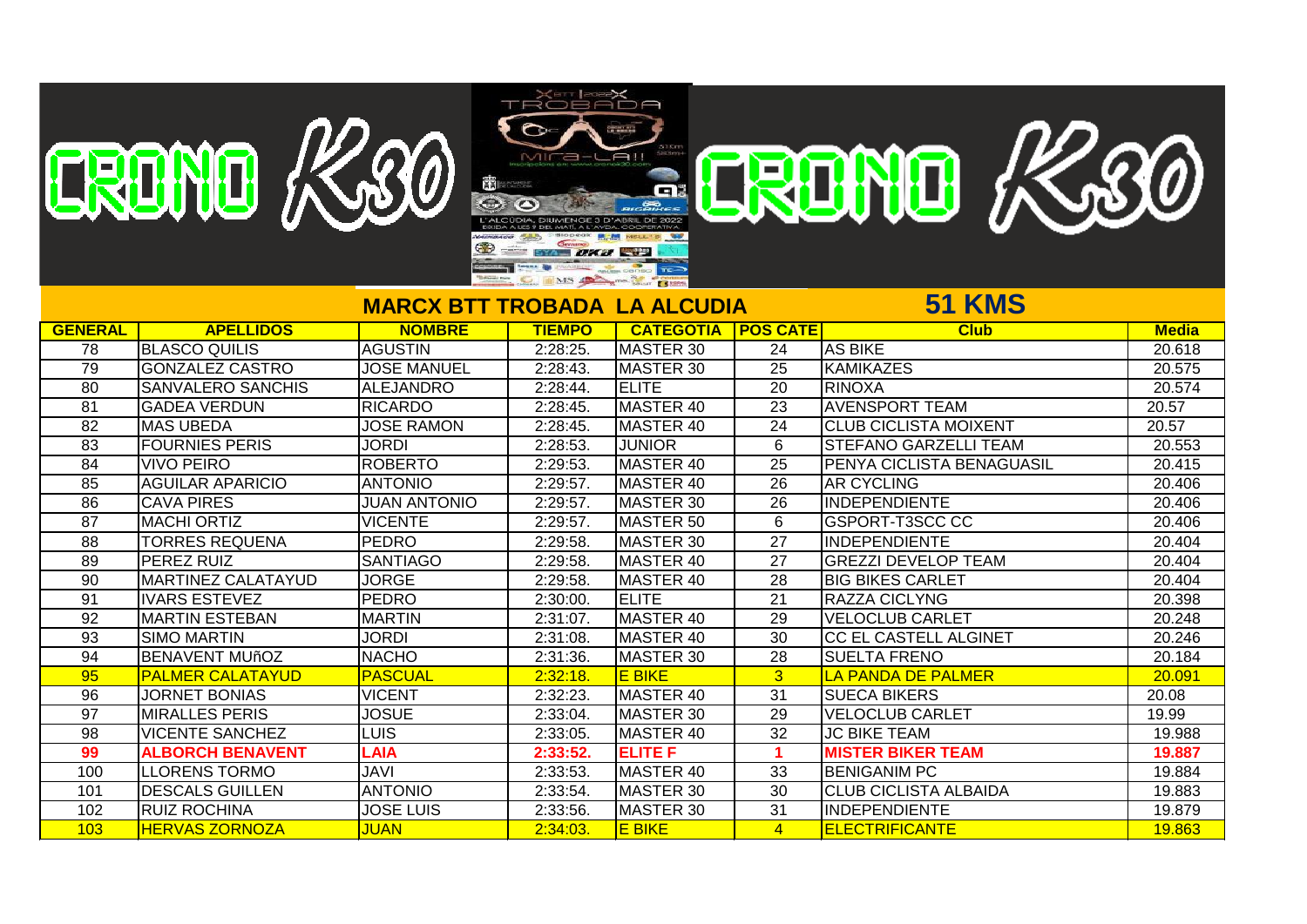|                  | ERDND K~80                   | 識                                   | <b>TROBADA</b><br>$MIT = -$<br><b>DKB</b> SP<br>MS A SALE |                           |                 | ERDND K30                     |              |
|------------------|------------------------------|-------------------------------------|-----------------------------------------------------------|---------------------------|-----------------|-------------------------------|--------------|
|                  |                              | <b>MARCX BTT TROBADA LA ALCUDIA</b> |                                                           |                           |                 | <b>51 KMS</b>                 |              |
| <b>GENERAL</b>   | <b>APELLIDOS</b>             | <b>NOMBRE</b>                       | <b>TIEMPO</b>                                             | <b>CATEGOTIA POS CATE</b> |                 | <b>Club</b>                   | <b>Media</b> |
| 104              | <b>MIRA FERNANDEZ</b>        | <b>RAFA</b>                         | 2:34:23                                                   | <b>E BIKE</b>             | 5 <sup>5</sup>  | <b>INDEPENDIENTE</b>          | 19819        |
| 105              | <b>ALACREU ROSELLO</b>       | <b>JAVIER</b>                       | 2:34:30.                                                  | <b>MASTER 30</b>          | $\overline{32}$ | <b>GRANJA RINYA - GSPORT</b>  | 19.805       |
| 106              | <b>SAEZ NAVAS</b>            | <b>ALEX</b>                         | 2:34:44.                                                  | <b>JUNIOR</b>             | $\overline{7}$  | <b>INDEPENDIENTE</b>          | 19.776       |
| 107              | <b>ROS NAVASQUILLO</b>       | <b>BENJA</b>                        | 2:34:44                                                   | MASTER 40                 | 34              | <b>VELOCLUB CARLET</b>        | 19.776       |
| 108              | <b>MARTINEZ PORTERO</b>      | <b>RICHAR</b>                       | 2:35:13                                                   | MASTER 40                 | $\overline{35}$ | <b>VELOCLUB CARLET</b>        | 19.713       |
| 109              | <b>ARRIBAS ALEIXOS</b>       | <b>VICENT</b>                       | 2:35:15                                                   | MASTER 50                 | $\overline{7}$  | <b>IMECA CYCLING TEAM</b>     | 19.71        |
| $\overline{110}$ | <b>FLORES GRAU</b>           | <b>JOSE ANTONIO</b>                 | 2:35:24                                                   | MASTER 30                 | 33              | <b>SOUL BIKES</b>             | 19.689       |
| 111              | <b>BENAVENT FORTUñO</b>      | KIKE                                | 2:36:04                                                   | <b>MASTER 40</b>          | $\overline{36}$ | <b>DORTOR BIKE</b>            | 19.607       |
| $\overline{112}$ | <b>CREMADES LAPARRA</b>      | <b>ALFREDO</b>                      | 2:36:04                                                   | <b>MASTER 40</b>          | $\overline{37}$ | <b>BTT DE LA VALLDIGNA</b>    | 19.606       |
| 113              | <b>JIMENEZ MORALES</b>       | <b>FRANCISCO JAVIER</b>             | 2:36:05                                                   | MASTER 40                 | 38              | <b>JC BIKE TEAM</b>           | 19.605       |
| 114              | <b>PADILLA BASCON</b>        | <b>TONI</b>                         | 2:36:12.                                                  | MASTER 30                 | 34              | <b>BTT DE LA VALLDIGNA</b>    | 19.59        |
| 115              | <b>MARTINEZ UBEDA</b>        | <b>JAIME</b>                        | 2:36:23                                                   | <b>E BIKE</b>             | 6 <sup>1</sup>  | <b>INDEPENDIENTE</b>          | 19.566       |
| 116              | <b>SERQUERA</b>              | <b>GISBERT</b>                      | 2:36:30                                                   | MASTER 50                 | 8               | <b>TEAM RAVALET - AMPARO</b>  | 19.551       |
| 117              | <b>COSME NADAL</b>           | <b>VICENTE</b>                      | 2:37:41                                                   | MASTER 30                 | 35              | VELO CLUB PEDALIER XATIVA, VC | 19.405       |
| 118              | LLAGARIA GARCIA-CHAMON ELIAS |                                     | 2:37:52                                                   | MASTER 30                 | $\overline{36}$ | <b>BLAIBIKES</b>              | 19.382       |
| 119              | <b>CARRION MARTINEZ</b>      | <b>ISRAEL</b>                       | 2:37:55.                                                  | MASTER 30                 | 37              | <b>INDEPENDIENTE</b>          | 19.376       |
| 120              | <b>SANZ LOPEZ</b>            | <b>OSCAR</b>                        | 2:38:31                                                   | MASTER 30                 | 38              | INDEPENDIENTE                 | 19.303       |
| 121              | <b>DIEZ SERRANO</b>          | <b>VICTOR</b>                       | 2:38:58                                                   | <b>MASTER 30</b>          | $\overline{39}$ | IINDEPENDIENTE                | 19249        |
| 122              | <b>ORTI MARTINEZ</b>         | <b>FRANCISCO JAVIER</b>             | 2:38:58                                                   | <b>MASTER 40</b>          | 39              | <b>JC BIKE TEAM</b>           | 19.249       |
| 123              | <b>AGUILAR POZA</b>          | <b>DAVID</b>                        | 2:39:01                                                   | MASTER 30                 | 40              | <b>AR CYCLING</b>             | 19.242       |
| 124              | <b>ESPI MICO</b>             | <b>VICTOR</b>                       | 2:39:56                                                   | MASTER 30                 | 41              | IINDEPENDIENTE                | 19.132       |
| 125              | <b>DUART CATALA</b>          | <b>VICENT</b>                       | 2:40:04.                                                  | MASTER 30                 | 42              | <b>PACHES BICICLETES. CC</b>  | 19.117       |
| 126              | <b>MARTINEZ SANTOS</b>       | <b>JOSE BERNARDO</b>                | 2:40:04.                                                  | MASTER 30                 | $\overline{43}$ | <b>CARLET RAMS</b>            | 19.117       |

 MAS GIL MATIAS 2:40:05. MASTER 40 40 BTT BENISSA 19.113 128 |MATEU RUBIO |VICENTE 2:40:09. |ELITE |R.C.A AIELO | 19.107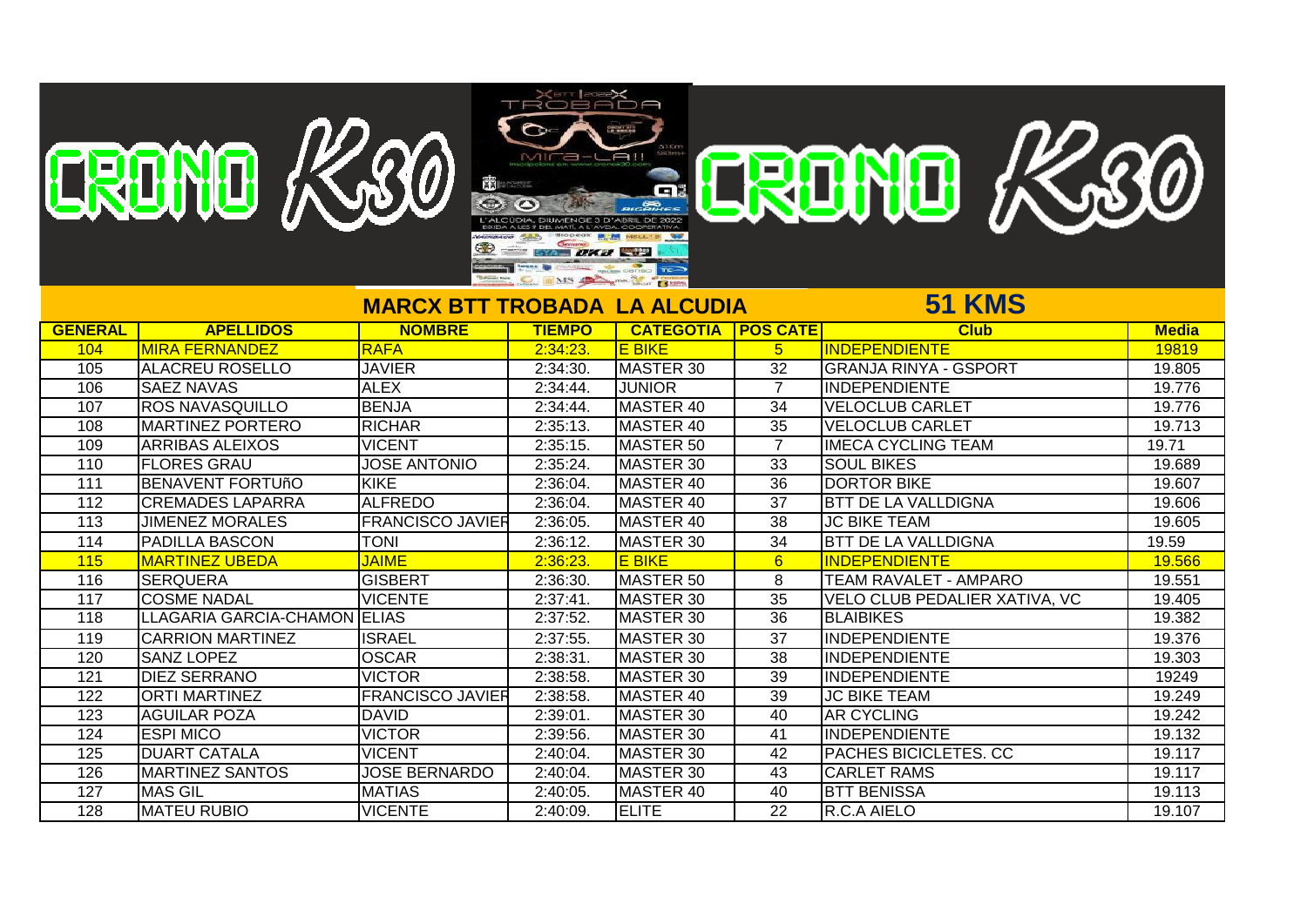|                  |                            |                                     | $\frac{1}{2}$<br>TROBADA |                           |                 |                                       |              |
|------------------|----------------------------|-------------------------------------|--------------------------|---------------------------|-----------------|---------------------------------------|--------------|
|                  | ERDNO K.80                 |                                     |                          |                           |                 |                                       |              |
|                  |                            |                                     | MICa-LAII                |                           |                 | ERENTE K500                           |              |
|                  |                            | 竈                                   |                          |                           |                 |                                       |              |
|                  |                            |                                     |                          |                           |                 |                                       |              |
|                  |                            |                                     |                          |                           |                 |                                       |              |
|                  |                            |                                     |                          |                           |                 |                                       |              |
|                  |                            |                                     | <b>SYA DXB STP</b>       |                           |                 |                                       |              |
|                  |                            |                                     |                          | MS A B                    |                 |                                       |              |
|                  |                            |                                     |                          |                           |                 | <b>51 KMS</b>                         |              |
|                  |                            | <b>MARCX BTT TROBADA LA ALCUDIA</b> |                          |                           |                 |                                       |              |
| <b>GENERAL</b>   | <b>APELLIDOS</b>           | <b>NOMBRE</b>                       | <b>TIEMPO</b>            | <b>CATEGOTIA POS CATE</b> |                 | <b>Club</b>                           | <b>Media</b> |
| 129              | <b>ORIOLA AñO</b>          | <b>VICENTE F.</b>                   | 2:40:12.                 | <b>MASTER 40</b>          | 41              | <b>TINC POR AL AIRE</b>               | 19.1         |
| 130              | <b>ROIG I ROIG</b>         | <b>VICENT G.</b>                    | 2:40:16.                 | MASTER 50                 | 9               | <b>CC EL CASTELL ALGINET</b>          | 19.093       |
| 131              | <b>GASCO RODRIGUEZ</b>     | <b>DAVID</b>                        | 2:40:21                  | <b>ELITE</b>              | $\overline{23}$ | <b>HYUNDAI KORYO CAR</b>              | 19.083       |
| $\overline{132}$ | <b>MARTINEZ BLASCO</b>     | <b>EMILIO</b>                       | 2:41:48.                 | <b>MASTER 50</b>          | 10              | <b>P.C MONCADENSE</b>                 | 18.911       |
| 133              | <b>CASTELLO MONTESINOS</b> | <b>JUAN ANTONIO</b>                 | 2:42:14.                 | MASTER 40                 | 42              | <b>JC BIKE TEAM</b>                   | 18.861       |
| 134              | <b>AROCAS YAGO</b>         | <b>LUIS</b>                         | 2:42:17.                 | MASTER 40                 | 43              | <b>INDEPENDIENTE</b>                  | 18.855       |
| 135              | <b>ROIG TERUEL</b>         | <b>DANIEL</b>                       | 2:42:18                  | <b>JUNIOR</b>             | 8               | <b>C.C TULELL ALZIRA</b>              | 18.853       |
| 136              | <b>PETIT QUILES</b>        | <b>ISIDRO</b>                       | 2:42:53                  | MASTER 50                 | 11              | <b>CC EL CASTELL ALGINET</b>          | 18.786       |
| 137              | <b>CAñES MARTI</b>         | <b>MIGUEL ANGEL</b>                 | 2:42:54.                 | MASTER 50                 | 12              | <b>SOUL BIKES</b>                     | 18.784       |
| 138              | <b>TARIN ALOS</b>          | <b>IKER</b>                         | 2:42:57.                 | <b>CADETE</b>             | $\mathbf 1$     | <b>INDEPENDIENTE</b>                  | 18.777       |
| 139              | <b>LLINARES CLIMENT</b>    | <b>JOAN</b>                         | 2:42:58.                 | <b>JUNIOR</b>             | 9               | <b>BTT DE LA VALLDIGNA</b>            | 18.776       |
| 140              | <b>LLOPIS ONIEVA</b>       | <b>JUAN DE DIOS</b>                 | 2:42:59.                 | MASTER 50                 | $\overline{13}$ | <b>MAMUT BIKE</b>                     | 18774        |
| 141              | <b>JIMENEZ CATALAN</b>     | <b>SERGIO</b>                       | 2:43:00                  | <b>ELITE</b>              | $\overline{24}$ | <b>JC BIKE TEAM</b>                   | 18.773       |
| 142              | <b>RIVERA TORRES</b>       | <b>MIGUEL</b>                       | 2:43:02.                 | MASTER 30                 | 44              | <b>BTT BENISSA</b>                    | 18.768       |
| 143              | <b>GARCIA SANPEDRO</b>     | <b>DAVID</b>                        | 2:43:06.                 | MASTER 50                 | 14              | <b>BTT DE LA VALLDIGNA</b>            | 18.76        |
| 144              | <b>MINGUET TOMAS</b>       | <b>FRANCISCO JOSE</b>               | 2:44:48.                 | MASTER 40                 | 44              | <b>BC.PICASSENT</b>                   | 18.568       |
| 145              | <b>LOPEZ PERALES</b>       | MIGUEL ANGEL                        | 2:44:48.                 | MASTER 40                 | 45              | <b>DORTOR BIKE</b>                    | 18.568       |
| 146              | <b>OVIEDO SEGUER</b>       | <b>JESUS</b>                        | 2:46:41.                 | MASTER 30                 | 45              | <b>ACQUABELLA-GRUPO NEXTA CYCLING</b> | 18.357       |
| $\overline{147}$ | <b>MARTORELL BOIX</b>      | <b>RAFAEL</b>                       | 2:47:11.                 | MASTER 30                 | 46              | <b>BIG BIKES CARLET</b>               | 18.302       |
| 148              | <b>GUERRERO MARTINEZ</b>   | <b>LEANDRO</b>                      | 2:47:40.                 | <b>VETERANO</b>           | $\overline{2}$  | <b>BIKESPORT CHIVA-GOLDCAR</b>        | 18.25        |
| 149              | <b>CLIMENT VILA</b>        | <b>VICENTE JOSE</b>                 | 2:47:41                  | MASTER 30                 | 47              | <b>INDEPENDIENTE</b>                  | 18.249       |
| 150              | ROSELLO SANCHO             | <b>XIMO</b>                         | 2:47:50.                 | MASTER 40                 | 46              | <b>AVENSPORT TEAM</b>                 | 18231        |
| 151              | <b>IZQUIERDO I GARCIA</b>  | <b>ENRIC</b>                        | 2:48:29.                 | MASTER 50                 | 15              | <b>BIKE POBLA</b>                     | 18161        |
| 152              | <b>CRISAN</b>              | <b>CARLOS DANIEL</b>                | 2:48:52.                 | <b>CADETE</b>             | $\overline{2}$  | <b>INDEPENDIENTE</b>                  | 18.12        |
| 153              | <b>ALVAREZ TORRALBO</b>    | <b>JOAN</b>                         | 2:48:55.                 | MASTER 40                 | 47              | INDEPENDIENTE                         | 18.114       |
| 154              | <b>VILA CUCARELLA</b>      | <b>JAVIER</b>                       | 2:49:37.                 | MASTER 30                 | 48              | <b>CLUB CICLISTA ALBAIDA</b>          | 18.039       |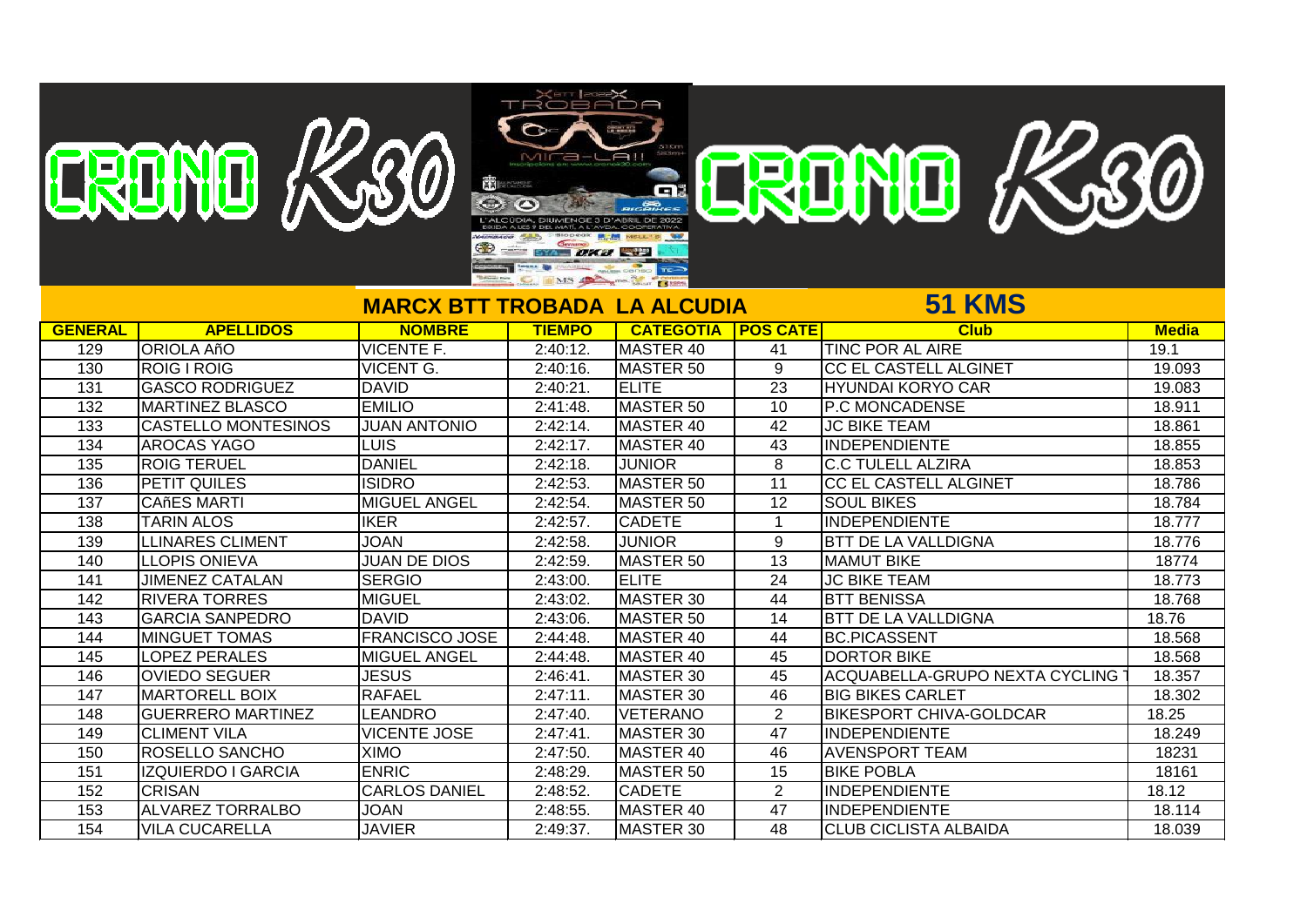|                 | EREINE K20                |                          |                 |                             |                      |                                     |              |
|-----------------|---------------------------|--------------------------|-----------------|-----------------------------|----------------------|-------------------------------------|--------------|
|                 |                           |                          | MICa-Lall       |                             |                      | CRONO K30                           |              |
|                 |                           | 識                        |                 |                             |                      |                                     |              |
|                 |                           |                          |                 |                             |                      |                                     |              |
|                 |                           |                          |                 |                             |                      |                                     |              |
|                 |                           |                          |                 |                             |                      |                                     |              |
|                 |                           | ⊕                        | $A = OKB$       |                             |                      |                                     |              |
|                 |                           |                          | MS A MARINE LAW |                             |                      |                                     |              |
|                 |                           |                          |                 |                             |                      | <b>51 KMS</b>                       |              |
|                 |                           | <b>MARCX BTT TROBADA</b> |                 | <b>LA ALCUDIA</b>           |                      |                                     |              |
| <b>GENERAL</b>  | <b>APELLIDOS</b>          | <b>NOMBRE</b>            | <b>TIEMPO</b>   | <b>CATEGOTIA   POS CATE</b> |                      | <b>Club</b>                         | <b>Media</b> |
| 155             | <b>LLINARES SOLANES</b>   | <b>JUANVI</b>            | 2:50:29.        | MASTER 50                   | 16                   | <b>BTT DE LA VALLDIGNA</b>          | 17.948       |
| 156             | <b>MONEDERO GASCO</b>     | <b>SERGIO</b>            | 2:50:30.        | MASTER 40                   | 48                   | <b>BTT DE LA VALLDIGNA</b>          | 17.946       |
| 157             | <b>ABDON BORRAS</b>       | <b>XAVI</b>              | 2:50:51         | <b>CADETE</b>               | 3                    | INDEPENDIENTE                       | 17.909       |
| 158             | <b>FERRER HUGUET</b>      | <b>JORGE</b>             | 2:50:58         | <b>ELITE</b>                | $\overline{25}$      | <b>BIG BIKES CARLET</b>             | 17.898       |
| 159             | <b>EGEA VAZQUEZ</b>       | <b>IMANUEL</b>           | 2:51:05.        | MASTER 40                   | 49                   | <b>RC AIELO</b>                     | 17.885       |
| 160             | <b>SOLER JUAN</b>         | <b>ANGEL</b>             | 2:51:06.        | MASTER 40                   | 50                   | <b>CLUB CICLISTA ALBAIDA</b>        | 17.884       |
| 161             | <b>GUTIERREZ GARCIA</b>   | <b>FERNANDO</b>          | 2:51:09.        | MASTER 40                   | $\overline{51}$      | <b>INDEPENDIENTE</b>                | 17.878       |
| 162             | <b>SAEZ VENDRELL</b>      | <b>ZAHARA</b>            | 2:51:42         | <b>CADETE F</b>             | $\mathbf{1}$         | <b>CULTBIKES</b>                    | 17.821       |
| 163             | <b>LEON MARTINEZ</b>      | <b>JOSE</b>              | 2:51:43.        | <b>MASTER 40</b>            | 52                   | <b>BTT BENISSA</b>                  | 17.82        |
| 164             | <b>ESTRUCH MORANT</b>     | <b>ANTONIO</b>           | 2:52:49         | <b>E BIKE</b>               | $\overline{7}$       | <b>LES DEL GRAU VALENTES</b>        | 17706        |
| 165             | <b>GUTIERREZ GARCIA</b>   | PEDRO                    | 2:53:00         | MASTER 30                   | 49                   | <b>CARLET RAMS</b>                  | 17687        |
| 166             | <b>LLOPIS MARTINEZ</b>    | <b>VICENTE</b>           | 2:53:17.        | MASTER 30                   | $\overline{50}$      | <b>INDEPENDIENTE</b>                | 17658        |
| 167             | <b>JIMENEZ CATALAN</b>    | <b>FRANCISCO JAVIER</b>  | 2:54:19.        | <b>ELITE</b>                | $\overline{26}$      | <b>JC BIKE TEAM</b>                 | 17553        |
| 168             | <b>CATALAN JEREZ</b>      | <b>JUAN ANGEL</b>        | 2:54:20.        | MASTER 30                   | 51                   | <b>JC BIKE TEAM</b>                 | 17552        |
| 169             | <b>ALBENTOSA SAYOL</b>    | <b>JOSE SALVADOR</b>     | 2:54:40         | MASTER 40                   | 53                   | <b>INDEPENDIENTE</b>                | 17.519       |
| 170             | <b>CHISVERT PLA</b>       | <b>JAVIER</b>            | 2:54:40.        | <b>ELITE</b>                | $\overline{27}$      | INDEPENDIENTE                       | 17.519       |
| 171             | <b>GOMEZ BUIGUES</b>      | LEO J                    | 2:54:50.        | MASTER 40                   | 54                   | <b>CC EL FENOLL BENISSA</b>         | 17.501       |
| 172             | <b>FUERTES MAS</b>        | PERE                     | 2:54:50.        | MASTER 40                   | 55                   | <b>BTT BENISSA</b>                  | 17.501       |
| 173             | <b>TORTOSA EGEA</b>       | <b>RAFA</b>              | 2:55:23         | MASTER 40                   | $\overline{56}$      | <b>CC RALPH?S BIKES</b>             | 17.447       |
| 174             | <b>CAMARENA NAVARRO</b>   | <b>CESAR</b>             | 2:55:41         | MASTER 40                   | 57                   | <b>GEO NUTRICION</b>                | 17.417       |
| $\frac{175}{2}$ | <b>VALVERDE ANTOLI</b>    | <b>OLIVIER</b>           | 2:55:42         | <b>CADETE</b>               | 4                    | <b>INDEPENDIENTE</b>                | 17.416       |
| 176             | <b>CASTILLO RODRIGUEZ</b> | PEDRO                    | 2:55:53         | <b>ELITE</b>                | 28                   | CC EL CASTELL ALGINET               | 17.396       |
| 177             | <b>MEDINA ORTIZ</b>       | <b>GLòRIA</b>            | 2:55:53.        | <b>MASTER 40 F</b>          | $\blacktriangleleft$ | <b>LURBEL TEAM</b>                  | 17.396       |
| 178             | PEREZ PASCUAL             | <b>JUAN</b>              | 2:55:54         | MASTER 30                   | 52                   | <b>ALGINET</b>                      | 17.395       |
| 179             | <b>BUENO PICAZO</b>       | <b>LUIS MIGUEL</b>       | 2:56:37.        | MASTER 30                   | $\overline{53}$      | <b>TEAM MESESPORT &amp; SYABIKE</b> | 17.325       |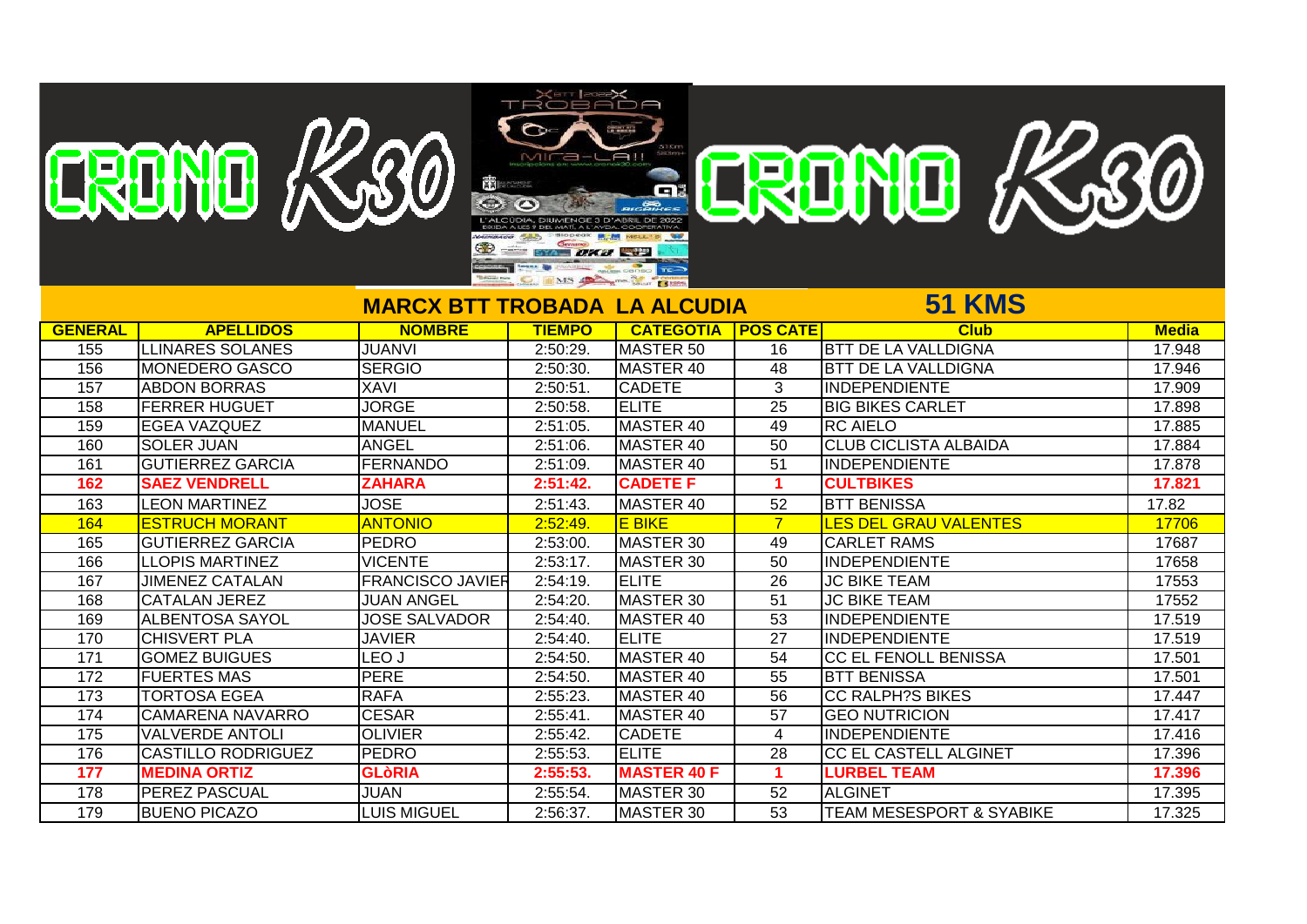|                  | TROBADA<br>ERDNO K.30<br><b>ERDNO K.80</b><br>MICa-LAII<br>靄<br>$\bigcirc$<br>SYA DKB ST<br>MS A CALCOM |                                     |               |                  |                 |                              |              |  |  |  |
|------------------|---------------------------------------------------------------------------------------------------------|-------------------------------------|---------------|------------------|-----------------|------------------------------|--------------|--|--|--|
|                  |                                                                                                         | <b>MARCX BTT TROBADA LA ALCUDIA</b> |               |                  |                 | <b>51 KMS</b>                |              |  |  |  |
| <b>GENERAL</b>   | <b>APELLIDOS</b>                                                                                        | <b>NOMBRE</b>                       | <b>TIEMPO</b> | <b>CATEGOTIA</b> | <b>POS CATE</b> | <b>Club</b>                  | <b>Media</b> |  |  |  |
| 180              | <b>AMIGO SANCHEZ</b>                                                                                    | <b>JUAN CRUZ</b>                    | 2:57:59.      | MASTER 40        | $\overline{58}$ | INDEPENDIENTE                | 17.192       |  |  |  |
| 181              | <b>MOLTO CABAñERO</b>                                                                                   | <b>CARLOS</b>                       | 2:58:00.      | MASTER 30        | 54              | <b>RC AIELO</b>              | 17.191       |  |  |  |
| 182              | <b>BENAVENT CLIMENT</b>                                                                                 | <b>LUIS</b>                         | 2:58:03.      | <b>E BIKE</b>    | 8               | <b>COCODRILOS MTB</b>        | 17.185       |  |  |  |
| 183              | <b>SANCHIS MOMPO</b>                                                                                    | <b>ABEL</b>                         | 2:58:25.      | MASTER 40        | 59              | LA PANDA DE PALMER           | 17.15        |  |  |  |
| 184              | <b>CREMELLER SOTORRES</b>                                                                               | <b>JOAN</b>                         | 3:00:09.      | <b>ELITE</b>     | 29              | <b>LIGA FANTASY</b>          | 16.986       |  |  |  |
| 185              | <b>MARI GARCIA</b>                                                                                      | <b>ALBERT</b>                       | 3:00:11.      | MASTER 30        | $\overline{55}$ | <b>FARDATXOS BTT</b>         | 16.982       |  |  |  |
| 186              | <b>MARTINEZ VENDRELL</b>                                                                                | <b>NEUS</b>                         | 3:00:13.      | <b>ELITE F</b>   | $\overline{2}$  | <b>INDEPENDIENTE</b>         | 16.979       |  |  |  |
| 187              | <b>COTAINA MENGUAL</b>                                                                                  | <b>JOSE FRANCISCO</b>               | $3:00:14$ .   | MASTER 40        | 60              | <b>INDEPENDIENTE</b>         | 16.978       |  |  |  |
| 188              | <b>TRO FLUXA</b>                                                                                        | <b>MANUEL</b>                       | $3:00:15$ .   | MASTER 50        | 17              | <b>CC EL FENOLL BENISSA</b>  | 16975        |  |  |  |
| 189              | <b>REQUENA SALINAS</b>                                                                                  | <b>VICTOR</b>                       | 3:00:20.      | MASTER 50        | $\overline{18}$ | <b>CC EL CASTELL ALGINET</b> | 16.967       |  |  |  |
| 190              | <b>BUSQUIER SALAZAR</b>                                                                                 | <b>LUCAS</b>                        | 3:00:23.      | MASTER 50        | 19              | PENYA EL CUC                 | 16.962       |  |  |  |
| 191              | <b>ROMERO VELARDE</b>                                                                                   | <b>JUAN CARLOS</b>                  | 3:00:29.      | MASTER 50        | 20              | <b>INDEPENDIENTE</b>         | 16954        |  |  |  |
| 192              | <b>FABRICH MARIN</b>                                                                                    | <b>ALFONSO</b>                      | 3:00:34.      | MASTER 30        | 56              | <b>CARLET RAMS</b>           | 16.946       |  |  |  |
| 193              | <b>SAEZ GALDON</b>                                                                                      | <b>DAVID</b>                        | 3:00:34.      | MASTER 40        | 61              | <b>CULTBIKES</b>             | 16.946       |  |  |  |
| 194              | <b>SANJUAN MARTINEZ</b>                                                                                 | ROBERTO72                           | 3:01:20.      | MASTER 30        | 57              | <b>INDEPENDIENTE</b>         | 16874        |  |  |  |
| 195              | <b>INSA CALATAYUD</b>                                                                                   | <b>DAVID</b>                        | 3:01:21.      | MASTER 30        | $\overline{58}$ | INDEPENDIENTE                | 16.873       |  |  |  |
| 196              | <b>IBORRA TORRES</b>                                                                                    | <b>DAVID</b>                        | 3:01:22.      | <b>ELITE</b>     | $\overline{30}$ | <b>SOUL BIKES</b>            | 16.872       |  |  |  |
| 197              | <b>PALAU IBIZA</b>                                                                                      | <b>VICENTE LUIS</b>                 | 3:02:00       | MASTER 50        | $\overline{21}$ | <b>INDEPENDIENTE</b>         | 16.812       |  |  |  |
| 198              | <b>AGUILAR CASTELLO</b>                                                                                 | <b>MIGUEL</b>                       | 3:03:14.      | MASTER 40        | 62              | <b>XIPIRONS ONTINYENT</b>    | 16.699       |  |  |  |
| 199              | <b>GAMEZ GISBERT</b>                                                                                    | <b>JUAN ROBERTO</b>                 | 3:03:31.      | <b>E BIKE</b>    | 9               | <b>INDEPENDIENTE</b>         | 16673        |  |  |  |
| 200              | <b>SORIANO JUAN</b>                                                                                     | <b>DAVID</b>                        | $3:04:02$ .   | MASTER 40        | 63              | <b>BTT DE LA VALLDIGNA</b>   | 16.626       |  |  |  |
| $\overline{201}$ | <b>MUñOZ SANCHEZ</b>                                                                                    | <b>JORGE</b>                        | 3:04:24.      | MASTER 40        | 64              | <b>BICISTORE VALENCIA</b>    | 16594        |  |  |  |
| 202              | <b>ALIAGA GOMEZ</b>                                                                                     | <b>SAMUEL</b>                       | 3:04:36.      | MASTER 40        | 65              | CC EL CASTELL ALGINET        | 16.575       |  |  |  |
| $\overline{203}$ | <b>VALERO CHACON</b>                                                                                    | <b>ISAAC</b>                        | 3:04:38.      | <b>CADETE</b>    | $\overline{5}$  | INDEPENDIENTE                | 16.573       |  |  |  |
| 204              | <b>FERRE MONTAGUD</b>                                                                                   | <b>CRISTIAN</b>                     | 3:04:38.      | <b>ELITE</b>     | $\overline{31}$ | <b>L ENOVA</b>               | 16.573       |  |  |  |
| 205              | <b>HERVAS PIERA</b>                                                                                     | <b>ALEX</b>                         | 3:05:53.      | MASTER 40        | 66              | <b>CAFES HERVAS</b>          | 16.461       |  |  |  |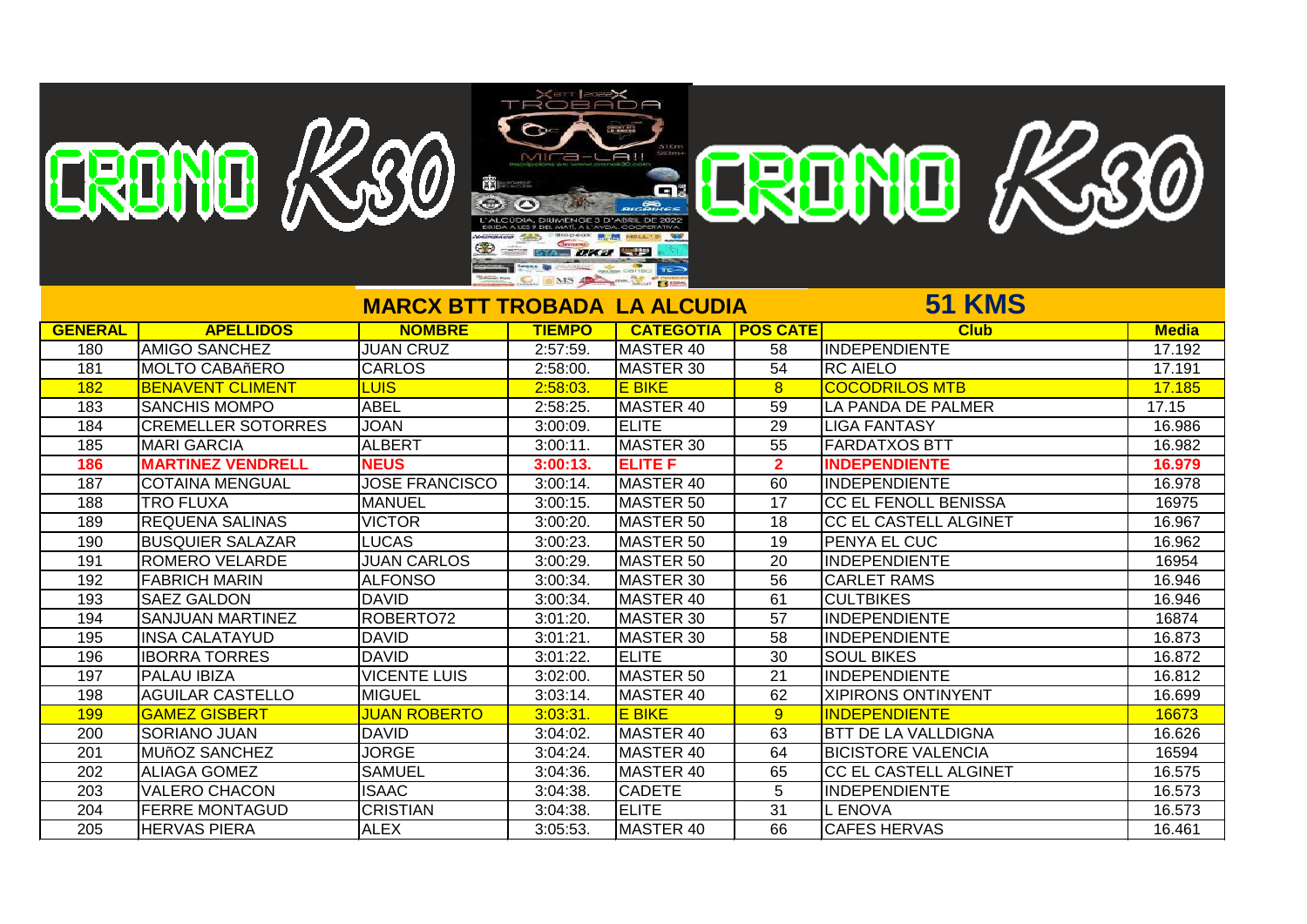|                  | ERDNO K.80               | 畵                                   | <b>TROBADA</b><br>MICa-LAII<br><b>SYA DIXES</b> | $\frac{1}{\sqrt{2}}\frac{\left(1-\frac{1}{2}\right)\left(1-\frac{1}{2}\right)}{\left(1-\frac{1}{2}\right)\left(1-\frac{1}{2}\right)}$<br>G |                 | ERDND K30                   |              |
|------------------|--------------------------|-------------------------------------|-------------------------------------------------|--------------------------------------------------------------------------------------------------------------------------------------------|-----------------|-----------------------------|--------------|
|                  |                          | <b>MARCX BTT TROBADA LA ALCUDIA</b> | C INS A CH                                      | $\frac{1}{100}$ $\frac{1}{100}$                                                                                                            |                 | <b>51 KMS</b>               |              |
| <b>GENERAL</b>   | <b>APELLIDOS</b>         | <b>NOMBRE</b>                       | <b>TIEMPO</b>                                   | <b>CATEGOTIA</b>                                                                                                                           | <b>POS CATE</b> | <b>Club</b>                 | <b>Media</b> |
| 206              | <b>BERLANGA</b>          | <b>ANTONIO</b>                      | 3:06:32.                                        | <b>E BIKE</b>                                                                                                                              | 10              | <b>INDEPENDIENTE</b>        | 16.403       |
| 207              | <b>FRUCTUOSO JIMENEZ</b> | <b>SERGIO</b>                       | 3:08:15.                                        | MASTER 40                                                                                                                                  | 67              | <b>KIBIKE</b>               | 16.255       |
| 208              | <b>MARTIN IVARS</b>      | <b>JUAN JOSE</b>                    | 3:08:24.                                        | MASTER 40                                                                                                                                  | 68              | <b>CC EL FENOLL BENISSA</b> | 16.242       |
| 209              | ALBERO CASP              | <b>TAVI</b>                         | 3:08:59.                                        | <b>JUNIOR</b>                                                                                                                              | 10              | <b>BIG BIKES CARLET</b>     | 16.191       |
| 210              | <b>MARTINEZ CARRION</b>  | <b>ERNESTO</b>                      | 3:09:19.                                        | <b>ELITE</b>                                                                                                                               | 32              | <b>BTT DE LA VALLDIGNA</b>  | 16.163       |
| 211              | <b>MARTINEZ SANZ</b>     | <b>JUAN CARLOS</b>                  | 3:09:31                                         | MASTER 30                                                                                                                                  | 59              | <b>APPV</b>                 | 16.146       |
| 212              | <b>GARCIA JORGE</b>      | <b>RAUL</b>                         | 3:09:33.                                        | MASTER 30                                                                                                                                  | 60              | <b>CC ALMUSSAFES</b>        | 16.143       |
| 213              | <b>FERNANDEZ JURADO</b>  | <b>JOSE</b>                         | 3:09:42.                                        | MASTER 40                                                                                                                                  | 69              | <b>BIG BIKES CARLET</b>     | 16.13        |
| 214              | <b>CARIQUEO CAMPOS</b>   | <b>CARLOS</b>                       | 3:09:43.                                        | MASTER 40                                                                                                                                  | 70              | <b>INDEPENDIENTE</b>        | 16.128       |
| 215              | <b>BOLUFER PORTILLA</b>  | <b>BILL</b>                         | 3:09:58.                                        | MASTER 40                                                                                                                                  | 71              | CC EL FENOLL BENISSA        | 16.108       |
| 216              | <b>SANCHIS FRANCES</b>   | <b>LUCIA</b>                        | 3:10:27.                                        | <b>ELITE F</b>                                                                                                                             | $\mathbf{3}$    | <b>BLAIBIKES</b>            | 16066        |
| $\overline{217}$ | <b>FERRANDO ALTUR</b>    | <b>IGNASI</b>                       | 3:10:31                                         | MASTER 30                                                                                                                                  | 61              | <b>BTT DE LA VALLDIGNA</b>  | 16.061       |
| 218              | <b>ORTIZ RAMIREZ</b>     | <b>JUAN</b>                         | 3:10:32.                                        | MASTER 40                                                                                                                                  | 72              | <b>BTT DE LA VALLDIGNA</b>  | 16.06        |
| 219              | <b>CARDONA NAVARRETE</b> | <b>VICTOR FERNANDO</b>              | 3:10:53.                                        | MASTER 40                                                                                                                                  | 73              | <b>BTT BENISSA</b>          | 16.03        |
| 220              | <b>FLELIX RAMOS</b>      | FCO JOSE                            | 3:10:59.                                        | MASTER 40                                                                                                                                  | 74              | <b>AVENSPORT TEAM</b>       | 16.022       |
| 221              | <b>CHOFRE CIVICO</b>     | <b>XIMO</b>                         | 3:11:03                                         | <b>E BIKE</b>                                                                                                                              | 11              | <b>BLAIBIKES</b>            | 16.016       |
| 222              | <b>ROIG CASTELL</b>      | <b>DANIEL</b>                       | $3:11:28$ .                                     | MASTER 50                                                                                                                                  | 22              | <b>C.C TULELL ALZIRA</b>    | 15.981       |
| 223              | <b>OLIVER SIFRE</b>      | <b>BERNAT</b>                       | 3:11:30.                                        | MASTER 30                                                                                                                                  | 62              | <b>SOUL BIKES</b>           | 15.978       |
| 224              | <b>MONTERO MARTINEZ</b>  | <b>ANDRES</b>                       | 3:11:51                                         | MASTER 40                                                                                                                                  | 75              | <b>BETRAINING FOENER</b>    | 15.949       |
| 225              | <b>GOMEZ VALIÑAS</b>     | <b>AGUSTIN</b>                      | $3:11:52$ .                                     | MASTER 40                                                                                                                                  | 76              | PC CAMPANAR                 | 15.948       |

225 GOMEZ VALIÑAS | AGUSTIN | 3:11:52. MASTER 40 | 76 PC CAMPANAR | 15.948 | 15.948<br>226 | GABARDO MICO | VICENT | 3:12:11. | ELITE | 33 | INDEPENDIENTE | 15.921 | 15.921

 GRAU RIPOLL DAVID 3:12:33. ELITE 34 PENYA EL CUC 15891 BELTRAN PUIG JUAN 3:12:48. ELITE 35 INDEPENDIENTE 15.871 229 GARROTE SANCHEZ SERGIO 3:13:05. MASTER 40 77 INDEPENDIENTE 15.848<br>230 SERRANOI PUCHOL KOSE MIGUEL 3:13:31. MASTER 40 78 OLI PA LA KAENA 1 15.813 230 SERRANOI PUCHOL KOSE MIGUEL 3:13:31. MASTER 40 78 OLI PA LA KAENA 15.813

226 GABARDO MICO VICENT 3:12:11. ELITE 33 INDEPENDIENTE<br>227 GRAU RIPOLL DAVID 3:12:33. ELITE 34 PENYA EL CUC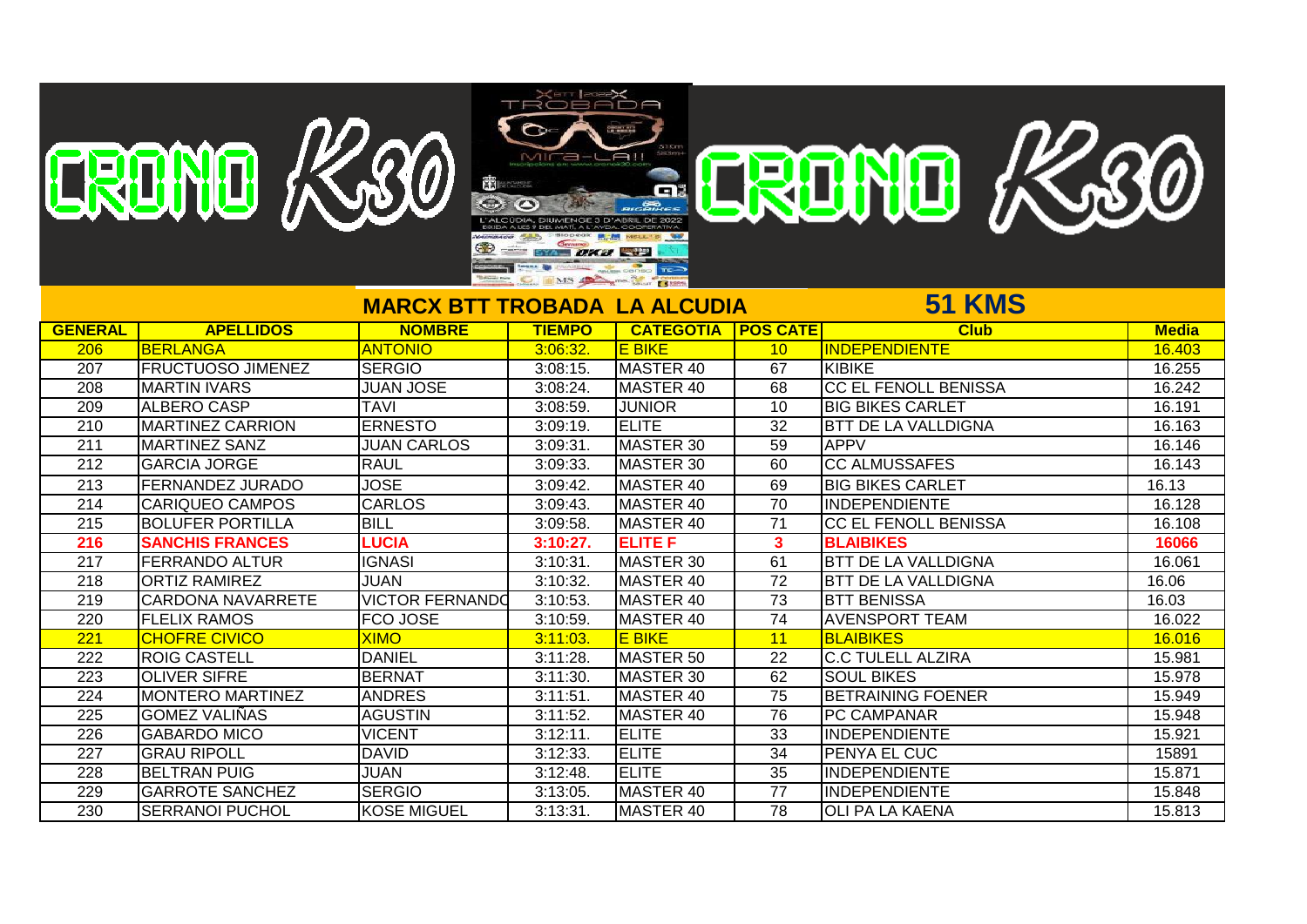|                  |                            |                                     | MICa-LAII          |                        |                      |                                     |              |
|------------------|----------------------------|-------------------------------------|--------------------|------------------------|----------------------|-------------------------------------|--------------|
|                  |                            | 闇⊧                                  |                    |                        |                      |                                     |              |
|                  |                            |                                     |                    |                        |                      |                                     |              |
|                  | ERDND K30                  |                                     |                    |                        |                      | ERDNO K30                           |              |
|                  |                            |                                     | <b>SYA DKB STA</b> |                        |                      |                                     |              |
|                  |                            |                                     |                    | $\overline{\text{re}}$ |                      |                                     |              |
|                  |                            |                                     | C INS A PLANT      |                        |                      |                                     |              |
|                  |                            | <b>MARCX BTT TROBADA LA ALCUDIA</b> |                    |                        |                      | <b>51 KMS</b>                       |              |
| <b>GENERAL</b>   | <b>APELLIDOS</b>           | <b>NOMBRE</b>                       | <b>TIEMPO</b>      | <b>CATEGOTIA</b>       | <b>POS CATE</b>      | <b>Club</b>                         | <b>Media</b> |
| 231              | <b>BAYARRI CATALA</b>      | <b>SERGIO</b>                       | 3:16:50.           | <b>MASTER 40</b>       | 79                   | <b>INDEPENDIENTE</b>                | 15.545       |
| 232              | <b>MARTIN DOMENECH</b>     | <b>MAXIM</b>                        | 3:18:00.           | <b>ELITE</b>           | $\overline{36}$      | <b>MERCECLETEROS VOLADORES</b>      | 15.454       |
| 233              | <b>MANCHA GONZALEZ</b>     | <b>JUAN CARLOS</b>                  | 3:18:32            | <b>MASTER 40</b>       | 80                   | <b>CC A PEDALS BENISSA</b>          | 15.413       |
| 234              | <b>ESTUPIñA PASTOR</b>     | <b>OLNAOL</b>                       | 3:18:50.           | MASTER 40              | 81                   | <b>CC EL FENOLL BENISSA</b>         | 15.389       |
| 235              | <b>IBAñEZ IVARS</b>        | <b>PAU</b>                          | 3:18:51            | MASTER 40              | 82                   | <b>CC A PEDALS BENISSA</b>          | 15.388       |
| 236              | <b>GANDIA ALCARAZ</b>      | <b>JAVIER</b>                       | 3:18:58.           | MASTER 50              | 23                   | <b>RADICAL BIKE ONTINYENT</b>       | 15378        |
| 237              | <b>BRIA TRESCOLI</b>       | <b>XIMO</b>                         | 3:19:00.           | <b>E BIKE</b>          | 12                   | <b>PENYA EL CUC</b>                 | 15.376       |
| 238              | <b>CHUST GARRIDO</b>       | <b>PAU</b>                          | 3:19:31.           | <b>ELITE</b>           | $\overline{37}$      | IINDEPENDIENTE                      | 15336        |
| 239              | <b>TORRO GARCIA MIGUEL</b> | <b>DANI</b>                         | $3:20:11$ .        | MASTER 30              | 63                   | INDEPENDIENTE                       | 15.286       |
| 240              | <b>COMPAñ GARCIA</b>       | <b>VICTOR</b>                       | 3:20:15            | MASTER 30              | 64                   | <b>ELEGIDOS SIERRA DE CHIVA</b>     | 15.281       |
| 241              | <b>HERRERO VILA</b>        | <b>JOSE</b>                         | $3:23:14$ .        | MASTER 30              | 65                   | IINDEPENDIENTE                      | 15.056       |
| 242              | <b>OVIEDO GARCIA</b>       | <b>SATURNINO</b>                    | 3:23:26.           | MASTER 40              | 83                   | <b>JC BIKE TEAM</b>                 | 15.041       |
| $\overline{243}$ | <b>MESON VERDEGUER</b>     | <b>VANESA</b>                       | 3:23:28            | <b>MASTER 30 F</b>     | $\blacktriangleleft$ | <b>BTT COLAITA EXTREM</b>           | 15.039       |
| 244              | <b>OCHEDA ROCA</b>         | <b>SANTI</b>                        | 3:23:30.           | MASTER 40              | 84                   | <b>INDEPENDIENTE</b>                | 15.037       |
| 245              | <b>FELIPE AGUILAR</b>      | <b>MANUEL</b>                       | 3:23:34.           | MASTER 40              | 85                   | <b>INDEPENDIENTE</b>                | 15.032       |
| $\overline{246}$ | <b>CASTRO SALAS</b>        | <b>TEDDY</b>                        | 3:24:43            | MASTER 30              | 66                   | <b>INDEPENDIENTE</b>                | 14.947       |
| 247              | <b>PASTOR LOPEZ</b>        | <b>MARIA JOSE</b>                   | 3:25:31.           | <b>MASTER 30 F</b>     | $\overline{2}$       | <b>CC EL CASTELL ALGINET</b>        | 14.889       |
| 248              | <b>MENDOZA FERRER</b>      | <b>SUSI</b>                         | 3:25:32.           | <b>MASTER 40 F</b>     | 2 <sup>1</sup>       | <b>BIG BIKES CARLET</b>             | 14.888       |
| 249              | <b>VALERO HERRERO</b>      | <b>ANA</b>                          | 3:25:32.           | <b>MASTER 40 F</b>     | $\mathbf{3}$         | <b>BIG BIKES CARLET</b>             | 14.888       |
| $\overline{250}$ | <b>SANCHEZ LOPEZ</b>       | <b>ALEJANDRO</b>                    | 3:25:36.           | MASTER 30              | 67                   | <b>BANKAL BIKE LA XARA</b>          | 14.883       |
| 251              | <b>CANTUS PARETS</b>       | <b>JOSE RAMON</b>                   | 3:28:12            | <b>MASTER 50</b>       | 24                   | INDEPENDIENTE                       | 14696        |
| 252              | <b>SANCHEZ LOPEZ</b>       | <b>MARCOS</b>                       | 3:29:51            | <b>MASTER 30</b>       | 68                   | <b>C.C.BANKAL BIKE LA XARA</b>      | 14.581       |
| 253              | <b>PALOS CUESTA</b>        | <b>JAIME</b>                        | 3:29:59.           | <b>ELITE</b>           | $\overline{38}$      | <b>INDEPENDIENTE</b>                | 14.572       |
| 254              | <b>BARRERA</b>             | <b>ENRIQUE</b>                      | 3:29:59.           | <b>ELITE</b>           | 39                   | <b>INDEPENDIENTE</b>                | 14572        |
| 255              | <b>ROMERO MARTORELL</b>    | <b>JUAN GABRIEL</b>                 | 3:35:41.           | <b>CADETE</b>          | 6                    | <b>TEAM MESESPORT &amp; SYABIKE</b> | 14.187       |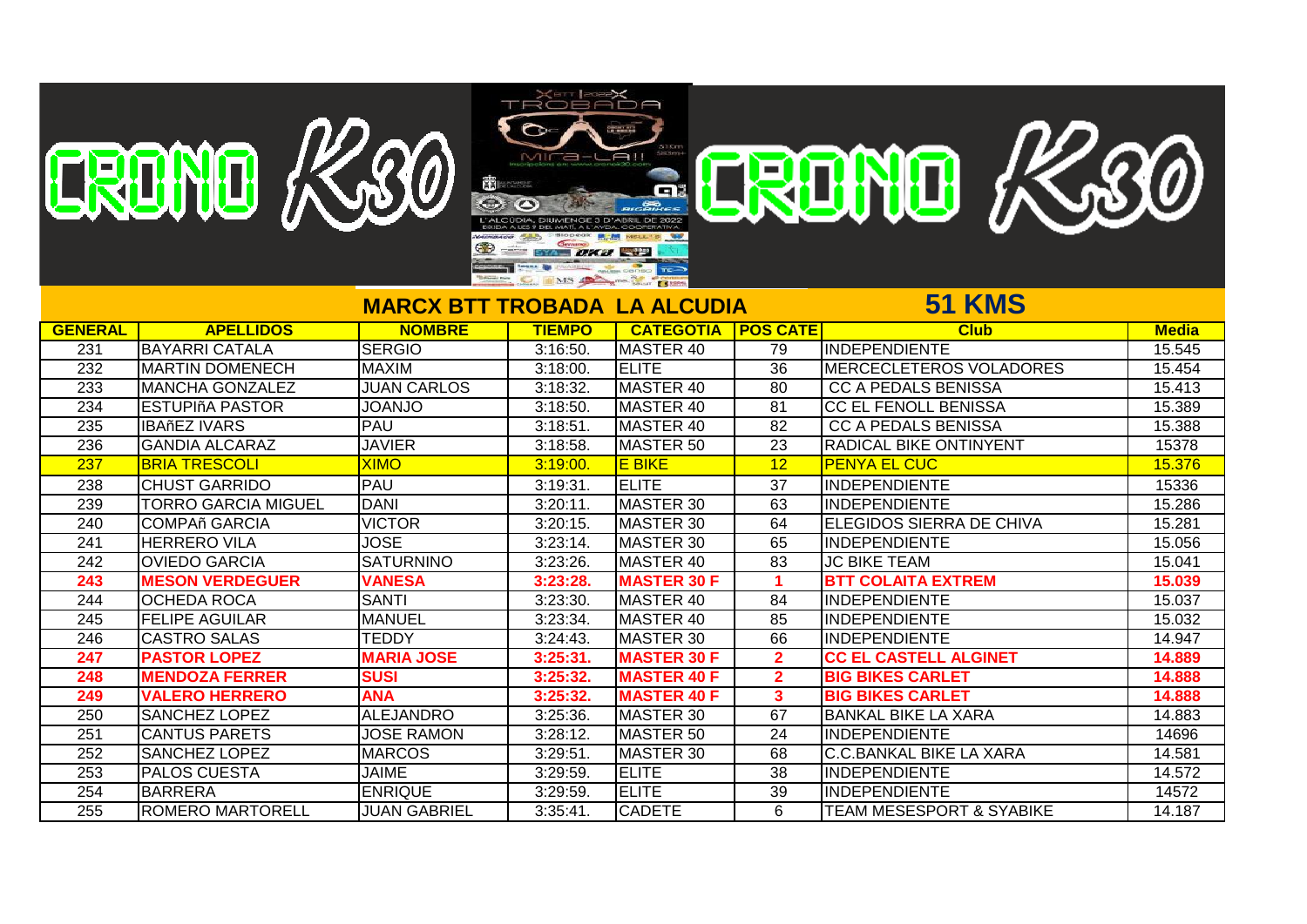|                  |                           |                                     | ӾѭӀ <del>҈</del><br>ӾѭӀ҈ <b>҈Ӿ</b> |                  |                 |                                     |              |
|------------------|---------------------------|-------------------------------------|------------------------------------|------------------|-----------------|-------------------------------------|--------------|
|                  | EREME K20                 |                                     |                                    |                  |                 |                                     |              |
|                  |                           |                                     |                                    | $-L$ $Al$        |                 | ERENTE KASO                         |              |
|                  |                           | 謂                                   |                                    |                  |                 |                                     |              |
|                  |                           |                                     |                                    | GI               |                 |                                     |              |
|                  |                           |                                     |                                    |                  |                 |                                     |              |
|                  |                           |                                     |                                    |                  |                 |                                     |              |
|                  |                           | ⊕                                   | SYA <b>DXX STP</b>                 |                  |                 |                                     |              |
|                  |                           |                                     | INS SA PARTIES                     |                  |                 |                                     |              |
|                  |                           | <b>MARCX BTT TROBADA LA ALCUDIA</b> |                                    |                  |                 | <b>51 KMS</b>                       |              |
| <b>GENERAL</b>   | <b>APELLIDOS</b>          | <b>NOMBRE</b>                       | <b>TIEMPO</b>                      | <b>CATEGOTIA</b> | <b>POS CATE</b> | <b>Club</b>                         | <b>Media</b> |
| 256              | <b>ROMERO AREVALO</b>     | <b>JUAN GABRIEL</b>                 | $3:35:44$ .                        | <b>MASTER 40</b> | 86              | <b>TEAM MESESPORT &amp; SYABIKE</b> | 14.184       |
| $\overline{257}$ | <b>DE LA POZA ESCOBAR</b> | <b>JOSE FRANCISCO</b>               | $3:35:44$ .                        | MASTER 40        | 87              | <b>TEAM MESESPORT &amp; SYABIKE</b> | 14.184       |
| 258              | <b>GUTIERREZ MARTINEZ</b> | <b>MIGUEL</b>                       | 3:35:45.                           | MASTER 50        | $\overline{25}$ | <b>TEAM MESESPORT &amp; SYABIKE</b> | 14.183       |
| 259              | <b>GARCIA</b>             | IEUSTAQUIO                          | 3:36:10.                           | MASTER 50        | 26              | <b>TEAM MESESPORT &amp; SYABIKE</b> | 14.155       |
| 260              | <b>RODRIGUEZ BELDA</b>    | <b>ALEIX</b>                        | 3:36:13.                           | MASTER 30        | 69              | <b>LA CANSERA</b>                   | 14.152       |
| 261              | <b>SANCHEZ CASTELLO</b>   | <b>JOSE VTE</b>                     | 3:37:10.                           | <b>VETERANO</b>  | 3               | <b>KAME BIKES</b>                   | 14.09        |
| 262              | <b>MARTINEZ RUBIO</b>     | <b>CARLOS</b>                       | 3:41:33.                           | <b>CADETE</b>    | $\overline{7}$  | <b>INDEPENDIENTE</b>                | 13.811       |
| 263              | <b>SANXISTO NOGUES</b>    | <b>PABLO</b>                        | $3:42:45$ .                        | <b>CADETE</b>    | 8               | <b>BIG BIKES CARLET</b>             | 13.737       |
| 264              | <b>VIDAL GARCIA</b>       | <b>SALVA</b>                        | 3:43:29.                           | MASTER 30        | $\overline{70}$ | <b>INDEPENDIENTE</b>                | 13.692       |
| 265              | <b>MOLINA GARRIDO</b>     | <b>JOSE</b>                         | 3:43:29.                           | <b>MASTER 30</b> | $\overline{71}$ | <b>INDEPENDIENTE</b>                | 13.691       |
| 266              | PONS IBAñEZ               | <b>HECTOR</b>                       | 3:43:29.                           | MASTER 30        | $\overline{72}$ | <b>BTT COLAITA EXTREM</b>           | 13.691       |
| 267              | <b>CANO ATIENZA</b>       | <b>ANTONIO</b>                      | 3:45:51                            | MASTER 40        | $\overline{88}$ | <b>LAS CABRAS</b>                   | 13.549       |
| 268              | <b>PLA SANCHIS</b>        | <b>IVAN</b>                         | 3:45:52.                           | MASTER 30        | 73              | <b>LAS CABRAS</b>                   | 13.547       |
| 269              | <b>BERTOMEU ABELLAN</b>   | <b>JUAN CARLOS</b>                  | 3:47:08                            | MASTER 40        | 89              | <b>BTT EL FENOLL BENISSA</b>        | 13.471       |
| 270              | <b>GINER RIBES</b>        | <b>ROBERT</b>                       | 3:47:08                            | MASTER 40        | 90              | INDEPENDIENTE                       | 13.471       |
| $\overline{271}$ | <b>SANTAMARIA</b>         | <b>SERGIO</b>                       | 3:48:14.                           | MASTER 40        | 91              | <b>INDEPENDIENTE</b>                | 13407        |
| 272              | PELLICER BLASCO           | <b>JOSE ANTONIO</b>                 | 3:48:14.                           | MASTER 40        | 92              | <b>INDEPENDIENTE</b>                | 13407        |
| $\overline{273}$ | <b>SANZ DONATO</b>        | <b>KIKE</b>                         | 3:48:18.                           | MASTER 30        | $\overline{74}$ | <b>INDEPENDIENTE</b>                | 13.403       |
| $\overline{274}$ | <b>BUSTAMANTE PLA</b>     | <b>VICENT</b>                       | 3:49:39.                           | MASTER 30        | $\overline{75}$ | <b>INDEPENDIENTE</b>                | 13.324       |
| 275              | <b>HERNANDEZ</b>          | FRAN                                | 3:53:47.                           | MASTER 40        | 93              | <b>INDEPENDIENTE</b>                | 13.089       |
| $\overline{276}$ | <b>PALOMARES GARCIA</b>   | <b>VICTOR</b>                       | 3:59:27.                           | MASTER 30        | 76              | <b>SPARTANBIKES</b>                 | 12.779       |
| 277              | <b>VACA RIBERA</b>        | <b>MARIELA</b>                      | 3:59:28.                           | <b>E BIKE</b>    | 13              | <b>SPARTANBIKES</b>                 | 12.778       |
| 278              | <b>SILLA BAIXAULI</b>     | <b>CANDIDO</b>                      | 4:00:55.                           | MASTER 40        | 94              | TEAM MESESPORT & SYABIKE            | 12.701       |
| 279              | <b>SANCHEZ ALDANA</b>     | <b>JOSE LUIS</b>                    | 4:00:57.                           | <b>MASTER 30</b> | 77              | <b>TEAM MESESPORT &amp; SYABIKE</b> | 12.7         |
| 280              | <b>PASTRO RODRIGUEZ</b>   | <b>MIGUEL ANGEL</b>                 | 4:01:46.                           | MASTER 50        | $\overline{27}$ | <b>INDEPNDIENTE</b>                 | 12.657       |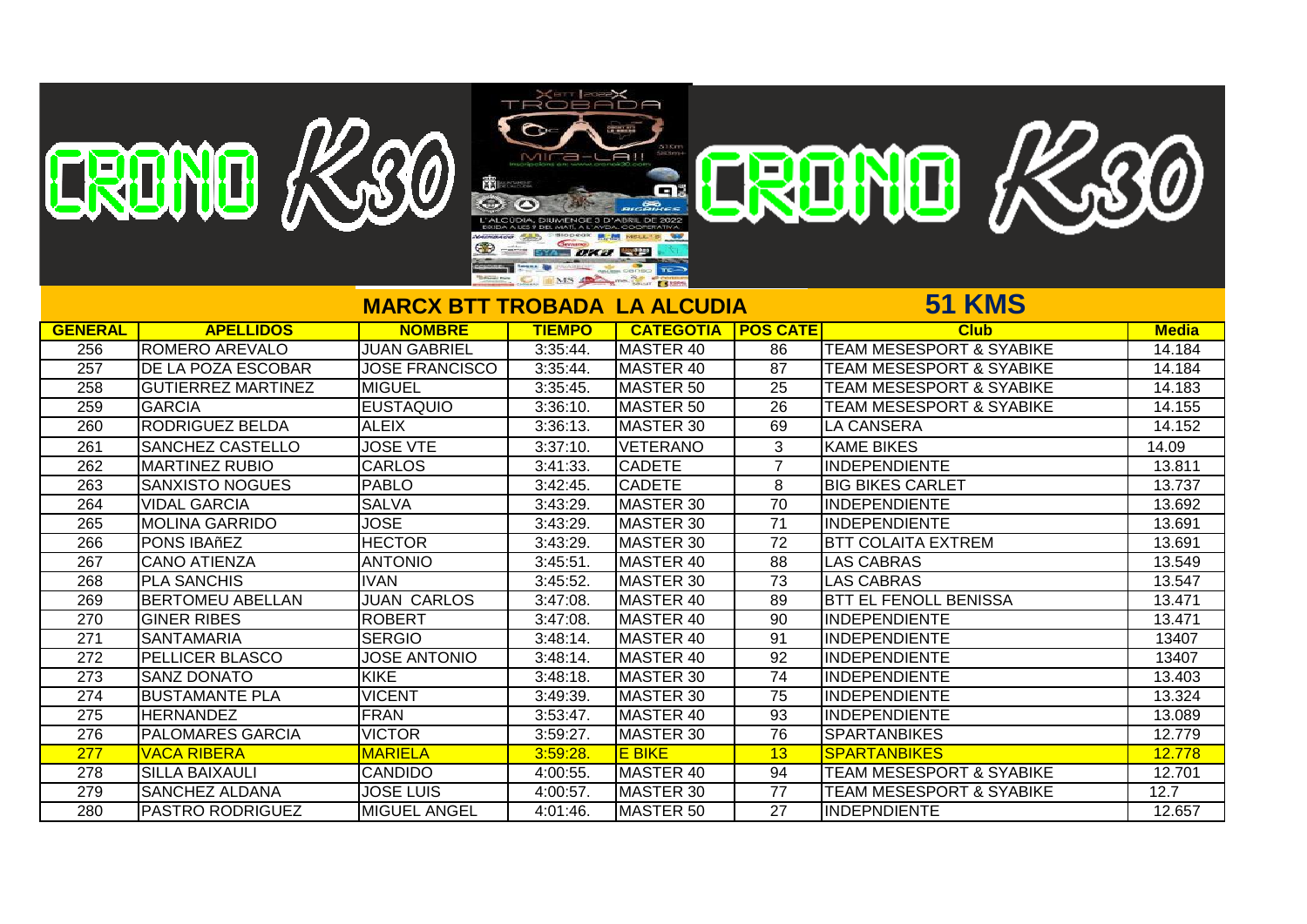| Û | $\Box$ $\ominus$<br><b>CONGRET INTO</b><br>51Krn<br>583m+<br>A!<br>$\boldsymbol{L}$<br><b><i>INCREDICTORY</i></b><br>謂<br><b>LINTAHERS</b><br>GË<br>$rac{60}{60}$<br>2022<br><b>DORERATIVA</b><br>$-350$<br><b>BIOPEGK</b><br><b><i>MAINSAC</i></b><br>$\bigcirc$<br>$\frac{1}{\sqrt{2}}\frac{1}{\sqrt{2}}\frac{1}{\sqrt{2}}\frac{1}{\sqrt{2}}\frac{1}{\sqrt{2}}\frac{1}{\sqrt{2}}\frac{1}{\sqrt{2}}\frac{1}{\sqrt{2}}\frac{1}{\sqrt{2}}\frac{1}{\sqrt{2}}\frac{1}{\sqrt{2}}\frac{1}{\sqrt{2}}\frac{1}{\sqrt{2}}\frac{1}{\sqrt{2}}\frac{1}{\sqrt{2}}\frac{1}{\sqrt{2}}\frac{1}{\sqrt{2}}\frac{1}{\sqrt{2}}\frac{1}{\sqrt{2}}\frac{1}{\sqrt{2}}\frac{1}{\sqrt{2}}\frac{1}{\sqrt{2}}$<br><b><i>YA DKU</i></b><br><b>Communication</b><br><b>CONSIDERED</b><br>IMS AND THE BINK<br>$B = -$ | $\boldsymbol{\mathcal{D}}$<br>U |
|---|-----------------------------------------------------------------------------------------------------------------------------------------------------------------------------------------------------------------------------------------------------------------------------------------------------------------------------------------------------------------------------------------------------------------------------------------------------------------------------------------------------------------------------------------------------------------------------------------------------------------------------------------------------------------------------------------------------------------------------------------------------------------------------------------|---------------------------------|
|   | MADOV DTT TRODADA I A ALQUDIA                                                                                                                                                                                                                                                                                                                                                                                                                                                                                                                                                                                                                                                                                                                                                           | EA IZMAC                        |

## **MARCX BTT TROBADA LA ALCUDIA 51 KMS**

| <b>GENERAL</b> | <b>APELLIDOS</b>        | <b>NOMBRE</b>            | <b>TIEMPO</b> | <b>CATEGOTIA</b>  | <b>POS CATE</b> | <b>Club</b>           | <b>Media</b> |
|----------------|-------------------------|--------------------------|---------------|-------------------|-----------------|-----------------------|--------------|
| 281            | IMELO BERNABEU          | <b>IMIGUEL ANGEL</b>     | 4:06:06.      | <b>IMASTER 50</b> | 28              | <b>IINDEPENDIENTE</b> | 12.433       |
| 282            | <b>IPASTOR PELLICER</b> | <b>PABLO</b>             | 4:06:47       | <b>IELITE</b>     | 40              | <b>ISOUL BIKES</b>    | 12.399       |
| 283            | <b>ICHORNET BERRUTI</b> | <b>IFRANCISCO JAVIER</b> | 4:07:56.      | <b>MASTER 40</b>  | 95              | <b>IINDEPENDIENTE</b> | 12.341       |
| 284            | <b>IFELIPE VELASCO</b>  | JOSE                     | 4:07:58.      | <b>IMASTER 40</b> | 96              | IJC BIKE TEAM         | 12.34        |
| 285            | <b>ILORENTE PEREZ</b>   | <b>IROGELIO</b>          | 4:08:59.      | <b>IMASTER 50</b> | 29              | <b>IINDEPENDIENTE</b> | 12.289       |
|                |                         |                          |               |                   |                 |                       |              |